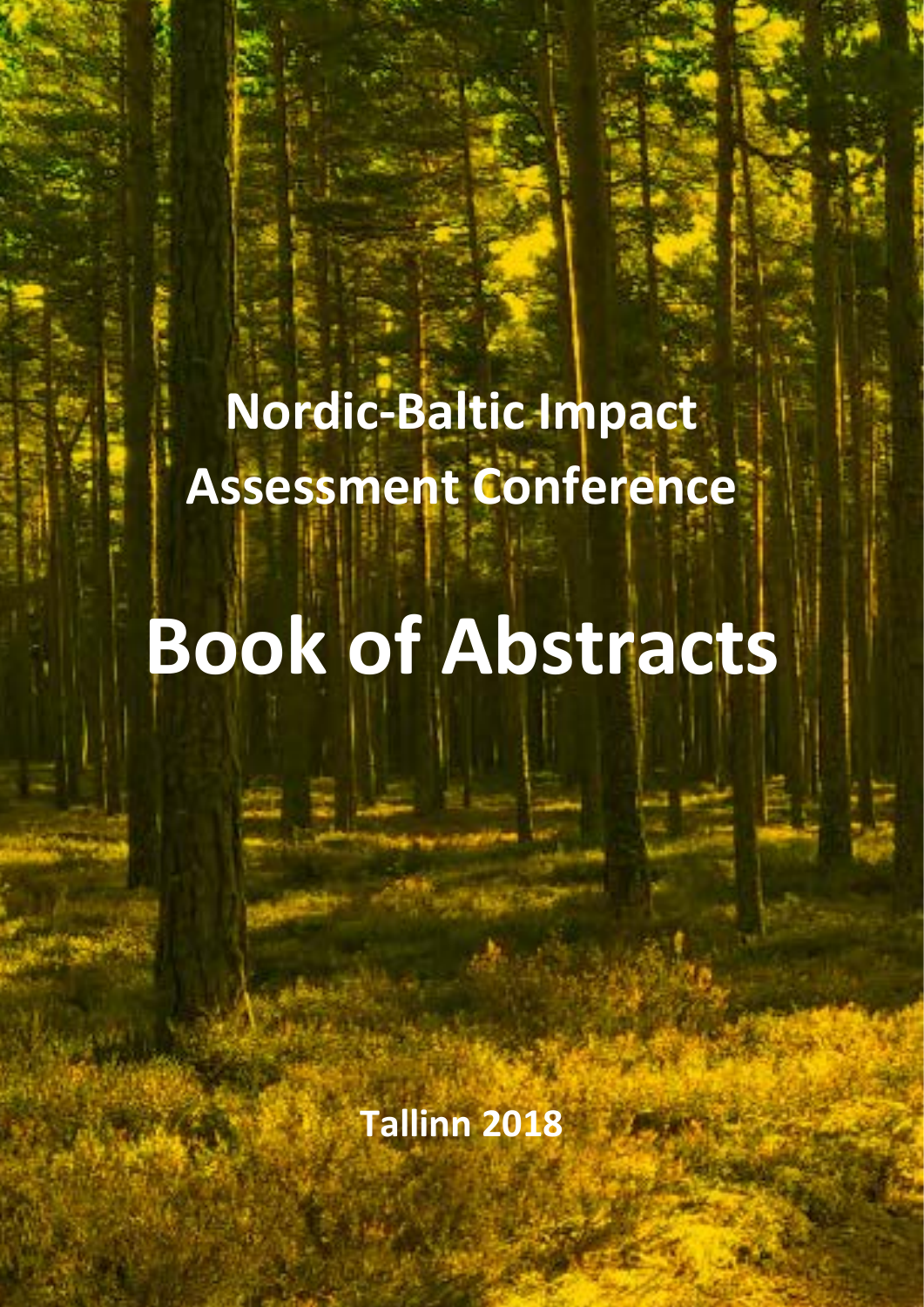## **Nordic-Baltic Impact Assessment Conference 2018**

The first Nordic-Baltic Impact Assessment Conference was held in 2012 on Estonian western archipelago, Kuressaare, Island of Saaremaa. Encouraged by the success of the first conference and considering the ever-growing importance of Impact Assessment (IA) as a decision making tool at strategic planning, regulatory and project level, the Nordic-Baltic network of IA practitioners recognised the need of periodic meetings to share experiences.

The conference is not simply a platform of discussion of specific academic issues of IA but rather a possibility to share and learn about new approaches and practices of IA among practitioners of public and private sectors in the Baltic Sea region. Issues of general relevance will be illustrated by local examples and hotspots of IA practice (Reidi tee, Rail Baltic etc.). The thematic areas of the conference are broad since IA addresses a wide spectrum of socio-ecological issues, including circular economy, sustainable energy, and integration of biodiversity, sustainable mobility, and climate change into daily societal development activities.

Sustainable use of the natural resources of the Baltic Sea without compromising the good environmental status of the sea, remains in the focus of the Nordic-Baltic IA conference as in the previous conference. Policies and projects developed in the Baltic Sea (such as offshore wind parks, gas pipelines, bridges and tunnels, as well as intensifying marine traffic) have an impact on the marine ecosystem and the people around the sea. The conference explores the methods and tools, but also technologies and governance options for the benefit of people and the environment.

On behalf of the organizers, we welcome all participants to take part in the 2<sup>nd</sup> Nordic-Baltic Impact Assessment Conference!

Heikki Kalle, Age Poom, Helen Sooväli-Sepping, Charlotta Faith-Ell, Hólmfríður Bjarnadóttir, Sanne Vammen Larsen, Ismo Pölönen, Kaja Peterson, Riin Kutsar, Rauno Sairinen

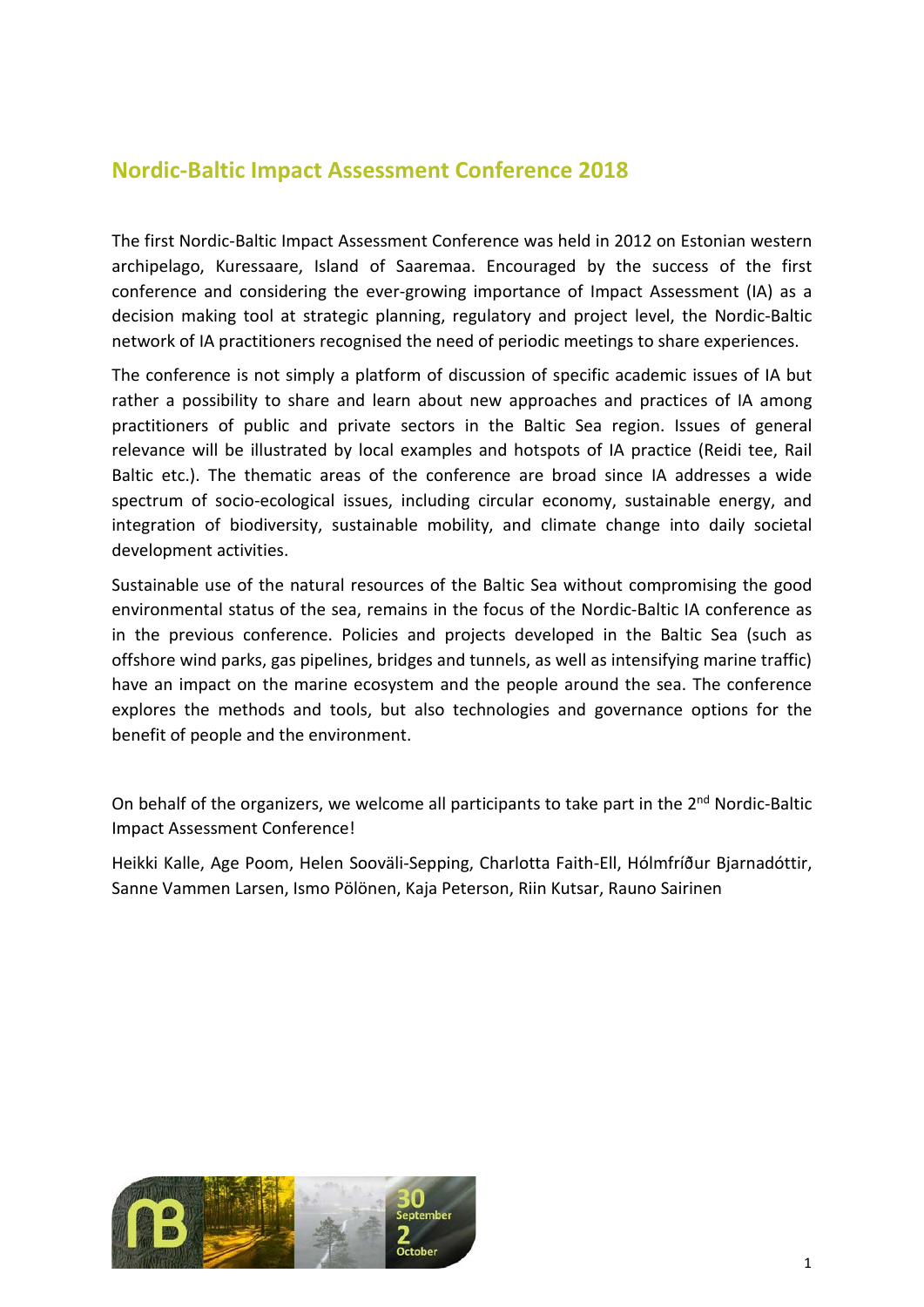# **Table of Contents**

| Dynamics of information provision and influencing decision making: empirical findings 7                                                                                                                                                                                          |  |
|----------------------------------------------------------------------------------------------------------------------------------------------------------------------------------------------------------------------------------------------------------------------------------|--|
|                                                                                                                                                                                                                                                                                  |  |
| Urban energy resilience - the role of strategic planning and SEA: A case study of Reykjavik capital<br>Checks and Balances? Strategic planning approaches and impact assessments in German wind                                                                                  |  |
| The quantification of impacts from distributed energy technology in the consideration of energy<br>Notes on the Workshop: Strategic planning and IA in the transport and energy sectors 18                                                                                       |  |
|                                                                                                                                                                                                                                                                                  |  |
| SEA as a tool for integration of innovative environmental protection approaches in spatial<br>Evaluation of SPEAK-proposals for improving effectiveness in SEA and planning  22<br>Making research matter (more) in favour of sustainability - a reflection upon future research |  |
|                                                                                                                                                                                                                                                                                  |  |
| The value scale foundation and institutional aspects of impact assessments 30                                                                                                                                                                                                    |  |
|                                                                                                                                                                                                                                                                                  |  |
| Learning in German maritime spatial planning and strategic environmental assessment  33<br>Guidelines for improvement of effectiveness of EIA Screening process in Latvia37                                                                                                      |  |
|                                                                                                                                                                                                                                                                                  |  |

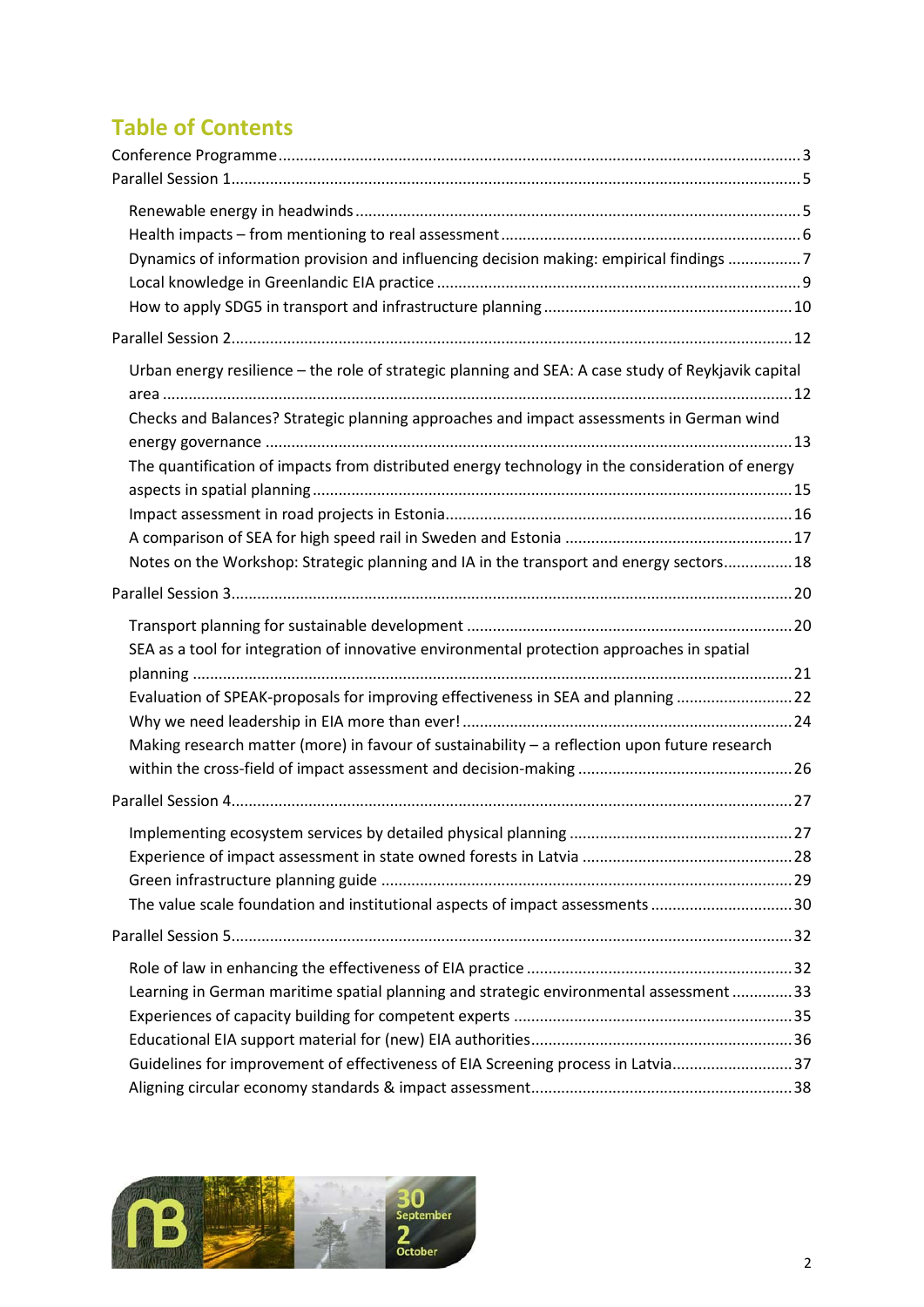## <span id="page-3-0"></span>**Conference Programme**

| Oct 1st, 2018  |                                                                                                                                                                                                                                               |                                                                                                                                  |  |  |
|----------------|-----------------------------------------------------------------------------------------------------------------------------------------------------------------------------------------------------------------------------------------------|----------------------------------------------------------------------------------------------------------------------------------|--|--|
| $8:30 - 9:30$  | <b>Registration</b> @ Tallinn University, Mare building, in front of hall 225, 2 <sup>nd</sup> floor                                                                                                                                          |                                                                                                                                  |  |  |
| $9:30 - 11:30$ | Opening plenary: The role of Impact Assessment as an Instrument for Sustainable Governance<br>@ Mare 225, 2 <sup>nd</sup> floor                                                                                                               |                                                                                                                                  |  |  |
|                | Moderated by Lone Kørnøv<br>Opening: Heikki Kalle, Helen Sooväli-Sepping, Kaupo Heinma, Age Poom<br>Maria Rosário Partidário "IA as an instrument of governance for strategic change"<br>Jos Arts "IA and governance - uncertainty and power" |                                                                                                                                  |  |  |
|                |                                                                                                                                                                                                                                               |                                                                                                                                  |  |  |
|                |                                                                                                                                                                                                                                               |                                                                                                                                  |  |  |
|                | Panel Discussion: Maria Partidário, Jos Arts, Helen Sooväli-Sepping and Kaupo Heinma                                                                                                                                                          |                                                                                                                                  |  |  |
|                | 11:30-12:30 Lunch @ Mare atrium, 3rd floor                                                                                                                                                                                                    |                                                                                                                                  |  |  |
|                | 12:30-14:30 Parallel session 1 @ Mare 225, 2 <sup>nd</sup> floor                                                                                                                                                                              | Parallel session 2A @ Mare Senat Hall, 6th floor                                                                                 |  |  |
|                | Critical reflections on social, cultural,                                                                                                                                                                                                     | Strategic planning and IA in the transport and                                                                                   |  |  |
|                | economic, health impacts and stakeholder                                                                                                                                                                                                      | energy sectors                                                                                                                   |  |  |
|                | engagement in IA                                                                                                                                                                                                                              | Chairs: Heikki Kalle, Ross Marshall                                                                                              |  |  |
|                | Chairs: Rauno Sairinen, Helen Sooväli-Sepping                                                                                                                                                                                                 |                                                                                                                                  |  |  |
|                | Sanne Vammen Larsen, Sara Bjørn Aaen, Anne                                                                                                                                                                                                    | Hólmfríður Bjarnadóttir "Urban energy resilience -                                                                               |  |  |
|                | Merrild Hansen, Helle Nielsen, Lucia                                                                                                                                                                                                          | the role of strategic planning and SEA. A case                                                                                   |  |  |
|                | Mortensen "Renewable energy in headwinds"                                                                                                                                                                                                     | study of Reykjavik capital region"                                                                                               |  |  |
|                | Hans Orru "Health impacts - from mentioning                                                                                                                                                                                                   | Juliane Biehl, Johann Köppel, Gesa Geißler "Checks                                                                               |  |  |
|                | to real assessment"                                                                                                                                                                                                                           | and Balances? - Strategic planning approaches                                                                                    |  |  |
|                | Shiu Fung Hung, Thomas Fischer "Dynamics of<br>information provision and influencing decision governance"                                                                                                                                     | and impact assessments in German wind energy                                                                                     |  |  |
|                | making: empirical findings"                                                                                                                                                                                                                   | Jaak Tuksam "The quantifying of distributed                                                                                      |  |  |
|                | Sanne Vammen Larsen "Local knowledge in<br>Greenlandic EIA practice"                                                                                                                                                                          | energy technology impact in the consideration of<br>energy aspects in spatial planning"                                          |  |  |
|                | Lena Levin, Charlotta Faith-Ell "How to apply                                                                                                                                                                                                 | Jaak Järvekülg "The role of impact assessment in                                                                                 |  |  |
|                | SDG5 in Transport and Infrastructure                                                                                                                                                                                                          | road projects in Estonia"                                                                                                        |  |  |
|                | Planning"                                                                                                                                                                                                                                     | Charlotta Faith-Ell "A comparison of SEA for high<br>speed rail in Sweden and Estonia"                                           |  |  |
|                | 14:30-15:00 Coffee break @ Mare atrium, 3rd floor                                                                                                                                                                                             |                                                                                                                                  |  |  |
|                | 15:00-17:00 Parallel session 3 @ Mare 225, 2 <sup>nd</sup> floor<br>The integration of sustainability in decision<br>making through Impact Assessment<br>Chairs: Ulrika Gunnarsson-Östling, Ross                                              | Parallel session 2B @ Mare Senat Hall, 6th floor<br>Strategic planning and IA in the transport and<br>energy sectors<br>Workshop |  |  |
|                | Marshall                                                                                                                                                                                                                                      |                                                                                                                                  |  |  |

Ulrika Gunnarsson-Östling, Karolina Isaksson Heikki Kalle Jos Arts Pille Metspalu Riin Kutsar

19:00–23:00 Reception @ Platz Restaurant, Roseni 7, according to registration



"Transport planning for sustainable

Olga Melnicenko, Aiga Kāla, Oskars Beikulis "SEA as a tool for integration of innovative environmental protection approaches in

Sirje Pädam, Charlotta Faith-Ell "Evaluation of SPEAK-proposals for improving effectiveness

Ross Marshall "Why we need leadership in EIA

Lone Kørnøv "Making research matter (more) in favour of sustainability – a reflection upon future research within the cross-field of impact assessment and decision-making"

development"

spatial planning"

in SEA and planning"

more than ever!"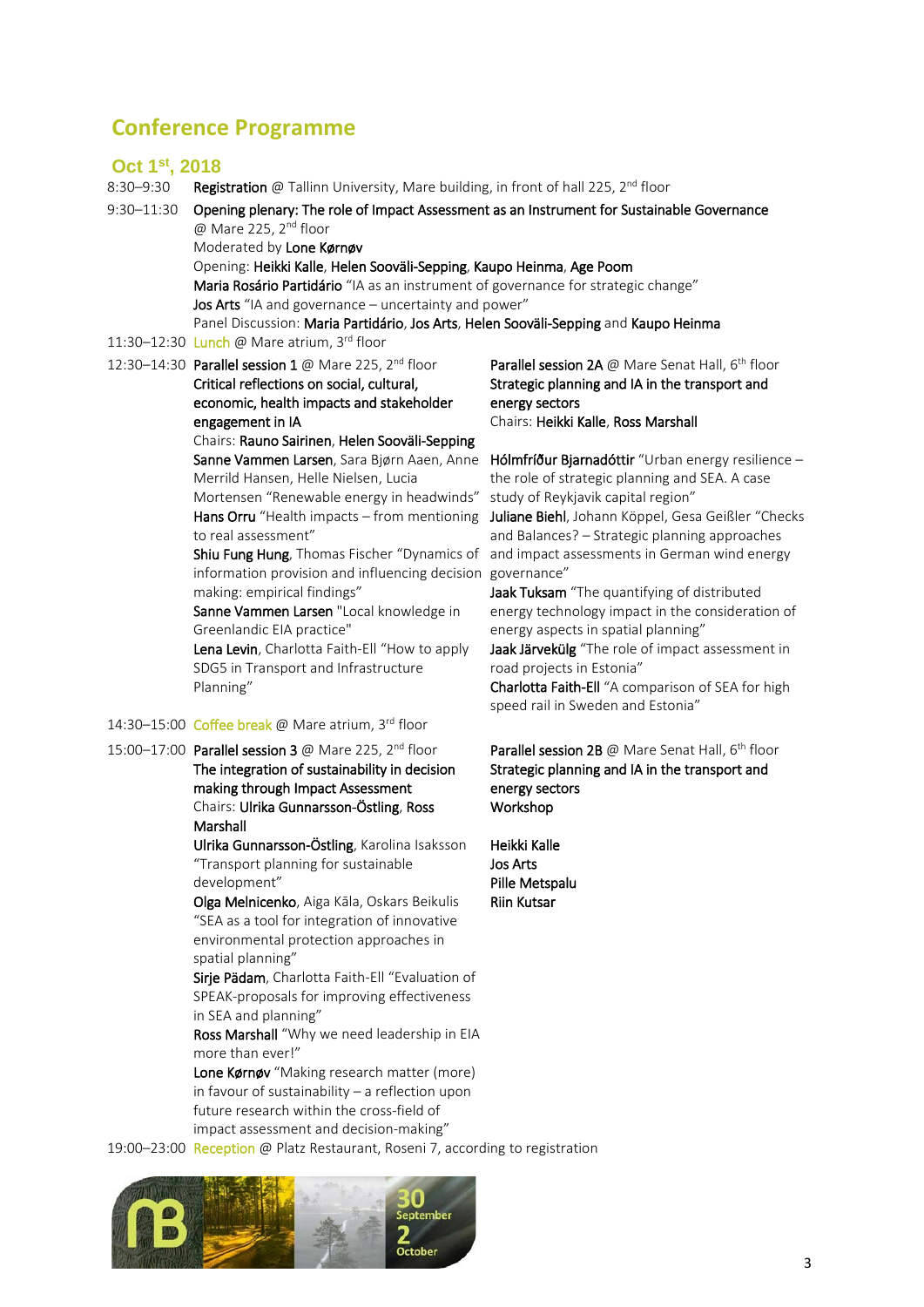# **Oct 2nd, 2018**

| 8:30-10:00 Plenary: Effectiveness in Impact Assessment @ Mare 225, 2 <sup>nd</sup> floor<br>Moderated by Charlotta Faith-Ell<br>Thomas Fischer "Post-factual threats to EIA"<br>Matthew Cashmore "Quality, effectiveness and the science-policy interface" |                                                                                                                                                                                     |  |  |
|------------------------------------------------------------------------------------------------------------------------------------------------------------------------------------------------------------------------------------------------------------|-------------------------------------------------------------------------------------------------------------------------------------------------------------------------------------|--|--|
| Panel Discussion: Thomas Fischer, Matthew Cashmore, Hólmfríður Bjarnadóttir, Tiit Oidjärv and                                                                                                                                                              |                                                                                                                                                                                     |  |  |
| Sirje Pädam                                                                                                                                                                                                                                                |                                                                                                                                                                                     |  |  |
| 10:00-10:30 Coffee break @ Mare atrium, 3rd floor                                                                                                                                                                                                          |                                                                                                                                                                                     |  |  |
| 10:30-12:30 Parallel Session 4 @ Mare 225, 2 <sup>nd</sup> floor<br>Biodiversity, ecosystem services, and<br>Appropriate Assessment of Natura 2000 areas<br>in IA                                                                                          | Parallel Session 5 @ Mare Senat Hall, 6 <sup>th</sup> floor<br>Legal system, capacity building and guidance as a<br>drivers of effectiveness of IA<br>Chair: Ismo Pölönen, Age Poom |  |  |
| Chair: Kaja Peterson                                                                                                                                                                                                                                       |                                                                                                                                                                                     |  |  |
| Josefin Kofoed Schröder, Anna Jakobsson,                                                                                                                                                                                                                   | Ismo Pölönen "Role of law in enhancing the                                                                                                                                          |  |  |
| Berit Brokking Balfors "Implementing<br>ecosystem services by detailed physical<br>planning"                                                                                                                                                               | effectiveness of EIA practice"<br>Gesa Geißler, Johann Köppel, Anke Rehhausen<br>"Learning in German maritime spatial planning                                                      |  |  |
| <b>leva Rove</b> , Laila Sica "Experience of Impact"                                                                                                                                                                                                       | and strategic environmental assessment"                                                                                                                                             |  |  |
| Assessment In State Owned Forests in Latvia"                                                                                                                                                                                                               | Josh Fothergill, Robert Adamczyk, Ben Cave, Jo                                                                                                                                      |  |  |
| Pille Metspalu, Riin Kutsar "Renewing planning                                                                                                                                                                                                             | Murphy, Rob Evans "Experiences of capacity                                                                                                                                          |  |  |
| guidelines for green infrastructure in Estonia"                                                                                                                                                                                                            | building for competent experts"                                                                                                                                                     |  |  |
| Miklós Zsolt Szilvácsku "The value scale                                                                                                                                                                                                                   | Kimmo Jalava "Educational EIA support material                                                                                                                                      |  |  |
| foundation and institutional aspects of impact<br>assessments"                                                                                                                                                                                             | for (new) EIA authorities"<br>Evija Skrastiņa, Aiga Kāla, Olga Melnicenko                                                                                                           |  |  |
| <b>Discussion</b>                                                                                                                                                                                                                                          | "Guidelines for improvement of effectiveness of                                                                                                                                     |  |  |
|                                                                                                                                                                                                                                                            | EIA Screening process in Latvia"                                                                                                                                                    |  |  |
|                                                                                                                                                                                                                                                            | Josh Fothergill, Stuart McLanaghan, Emanuela                                                                                                                                        |  |  |
|                                                                                                                                                                                                                                                            | Vanacore, David Smith "Aligning circular                                                                                                                                            |  |  |
|                                                                                                                                                                                                                                                            | economy standards & impact assessment"                                                                                                                                              |  |  |

12:30–13:30 Lunch @ Mare atrium, 3rd floor

13:30–15:30 Closing plenary: IA as a facilitator for achieving the Sustainable Development Goals @ Mare 225, 2<sup>nd</sup> floor

Moderated by Heikki Kalle

Kaja Peterson, "Linking SDGs into IA"

Panel Discussion: Kaja Peterson, Sanne Vammen Larsen, Rauno Sairinen, Age Poom and Lena Levin

Closing

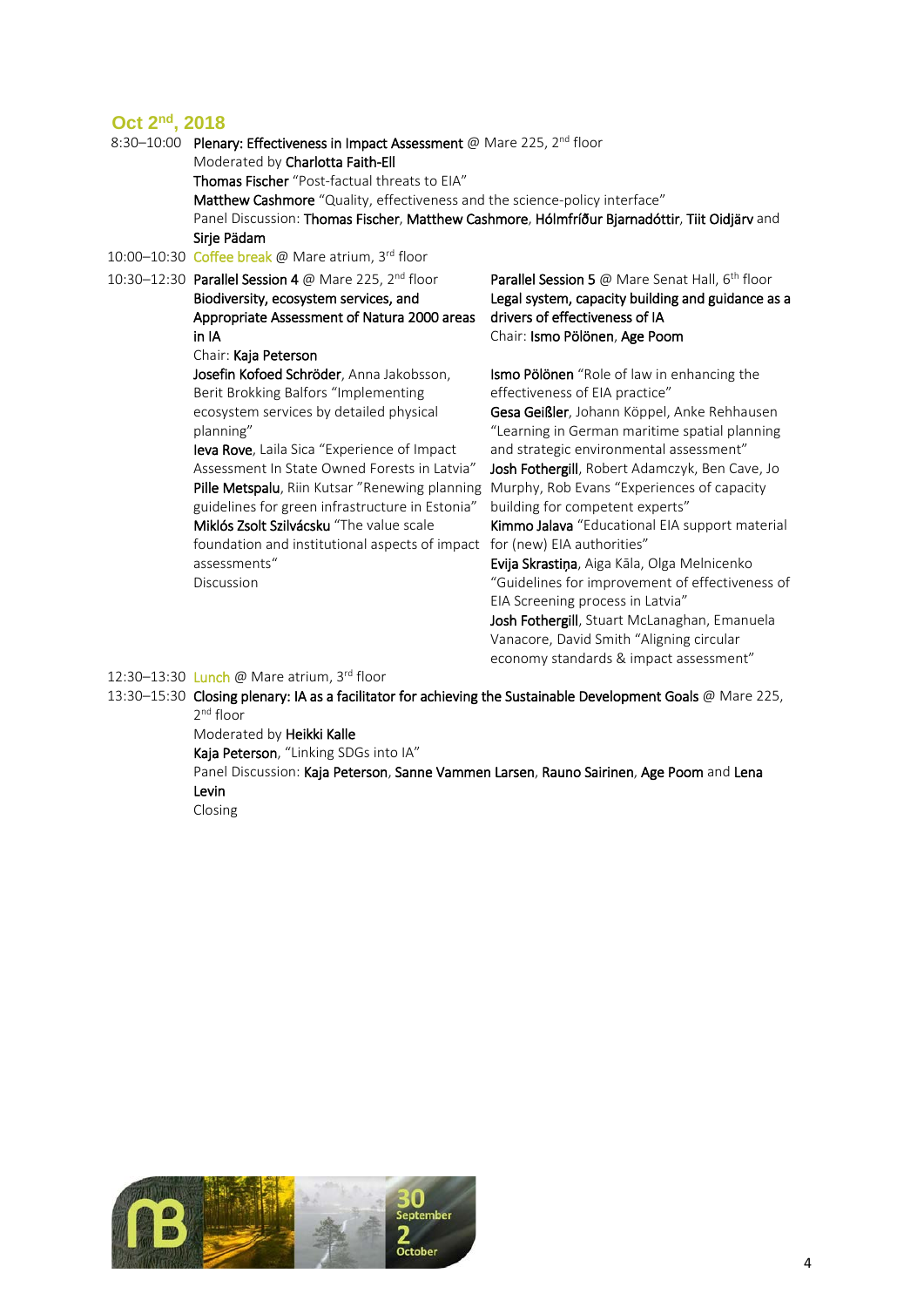## <span id="page-5-0"></span>**Parallel Session 1**

Critical reflections on social, cultural, economic, health impacts and stakeholder engagement in IA

## <span id="page-5-1"></span>**Renewable energy in headwinds**

## Sanne Vammen Larsen<sup>1,\*</sup>, Sara Bjørn Aaen<sup>1</sup>, Anne Merrild Hansen<sup>1</sup>, Helle Nielsen<sup>1</sup>, Lucia **Mortensen1**

<sup>1</sup> The Danish Centre for Environmental Assessment

\* Corresponding author: [sannevl@plan.aau.dk](mailto:sannevl@plan.aau.dk)

**Keywords:** EIA, socio-economic impacts, distribution of impacts

### **Abstract**

In Denmark, the need for a transition to renewable energy has prompted a number of renewable energy projects over the past decades, including wind turbines, biogas plants and large photo voltaic facilities. In recent years, many of these projects have caused conflicts, as citizens protest the development in their local communities. These conflicts pose a challenge to the transition to RE, which has encouraged research and development in the role of EIA and especially assessment of social impacts in the process.

As part of various research projects in this field, studies have been carried out on what constitutes these conflicts. Here the distribution of benefits, such as economic compensation, revenue and business opportunities, as well as disadvantages, such as impacts on health and property value, stand out as significant and complex contributors to the conflicts. The social dynamics concerning the distribution often leads to divisions in the local communities, which constitutes a significant negative social impact from RE projects which needs to be addressed.

This paper will go through the main benefits and disadvantages related to RE projects that are significant to the local citizens. Furthermore, the paper will focus on how the distribution of local benefits and disadvantages is viewed by the local citizens, and what the consequences of the distribution are for local communities. The paper will conclude with a discussion of the role of EIA in this context.

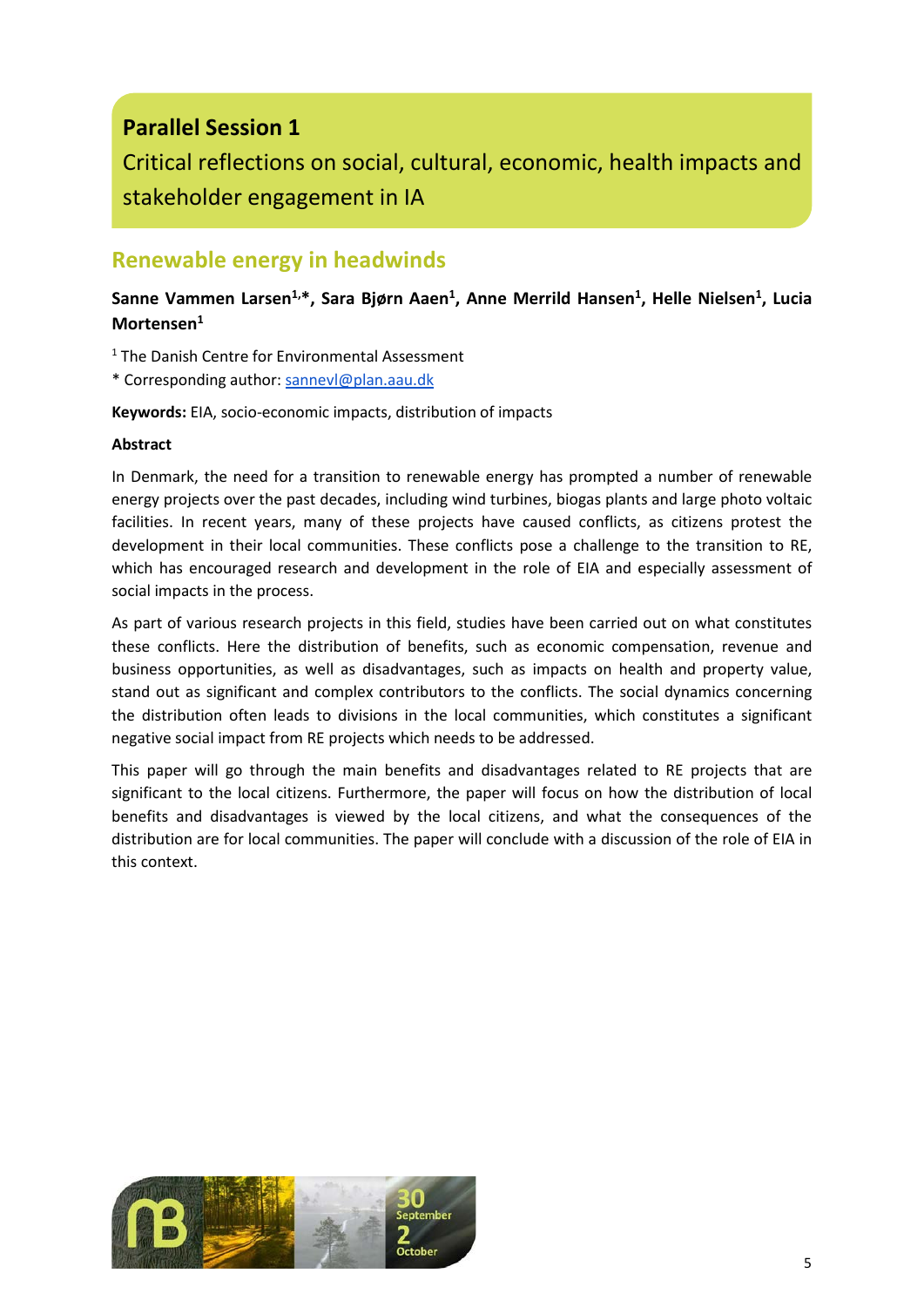## <span id="page-6-0"></span>**Health impacts – from mentioning to real assessment**

### **Hans Orru1,\***

<sup>1</sup> Institute of Family Medicine and Public Health, University of Tartu

\* E-mail: [Hans.Orru@ut.ee](mailto:Hans.Orru@ut.ee)

**Keywords:** public health, air quality, noise, stress, epidemiology

### **Abstract**

In environmental impacts assessment (EIA) health is an important indicator of the influences; however, often just mentioned in the assessment process. This can be due to limited knowledge, resources, availability of experts, evidence etc. Same time health impacts are highly fascinated by public as these are the effects that could them personally influence. One of the procedures to quantity the health impacts is health impacts assessment (HIA) that enables to quantify the potential effects on health and the distribution of those effects within the population. HIA will use (1) information on current health status, (2) change in population exposure to environmental factor and (3) relationship between health and exposure in earlier epidemiological studies.

Current paper will give examples of the transport projects, where the health impacts have been evaluated and how that have influenced the decision making process. One of them is the 21 km long by-pass (18 km in a tunnel) in Stockholm, where the beneficial effects for the general population associated with improved ambient air quality and the expected adverse effects for tunnel users from additional air pollution exposure, had been evaluated. As the conclusion of the first assessment, depending on the exposure of tunnel users, the effect could be beneficial or adverse. As the consequence of unfavourable results, more detailed analysis was followed, showing adverse effects due to increased exposures (as the first analysis did not include all tunnel entrances). Currently the project, that had to start in 2016, has been postpones due to high costs and unfavourable message for public.

Another example comes from Tallinn, where during urban regeneration parts of two main streets in Tallinn city centre will be re-built by 2020 to decrease traffic amounts and create more friendly space for pedestrians and cyclers, called "New Main-street". The aim that analysis was to assess the reduction of health impacts with the planned changes in urban environment. It appeared that if currently air pollution in the city centre study area is causing 30.0 premature deaths annually, it could be reduced by 1.1 cases every year among people living, working and passing the area. The effect is mainly due to reduction of exhaust and less due to reduction of road dust. The health benefits of noise reduction could be 0.1 premature deaths annually. Currently in the area are every day physically active 6,000 people. If the number of 15 minutes physically active people could be doubled or they could be 15 more minutes physically active, this would result in 3 saved premature deaths. So this kind of urban regeneration should the highly appreciated by public.

Nevertheless, those HIAs are dependent on the availability of original epidemiological studies, need detailed exposure data and require resources. Currently there is solid evidence on the health effects on air pollution, noise, chemicals etc and it is growing. One could ask, if in small projects this kind of detailed assessment is too demanding, but in large infrastructure project the quantification of the health consequences could crucial for justified decision-making.

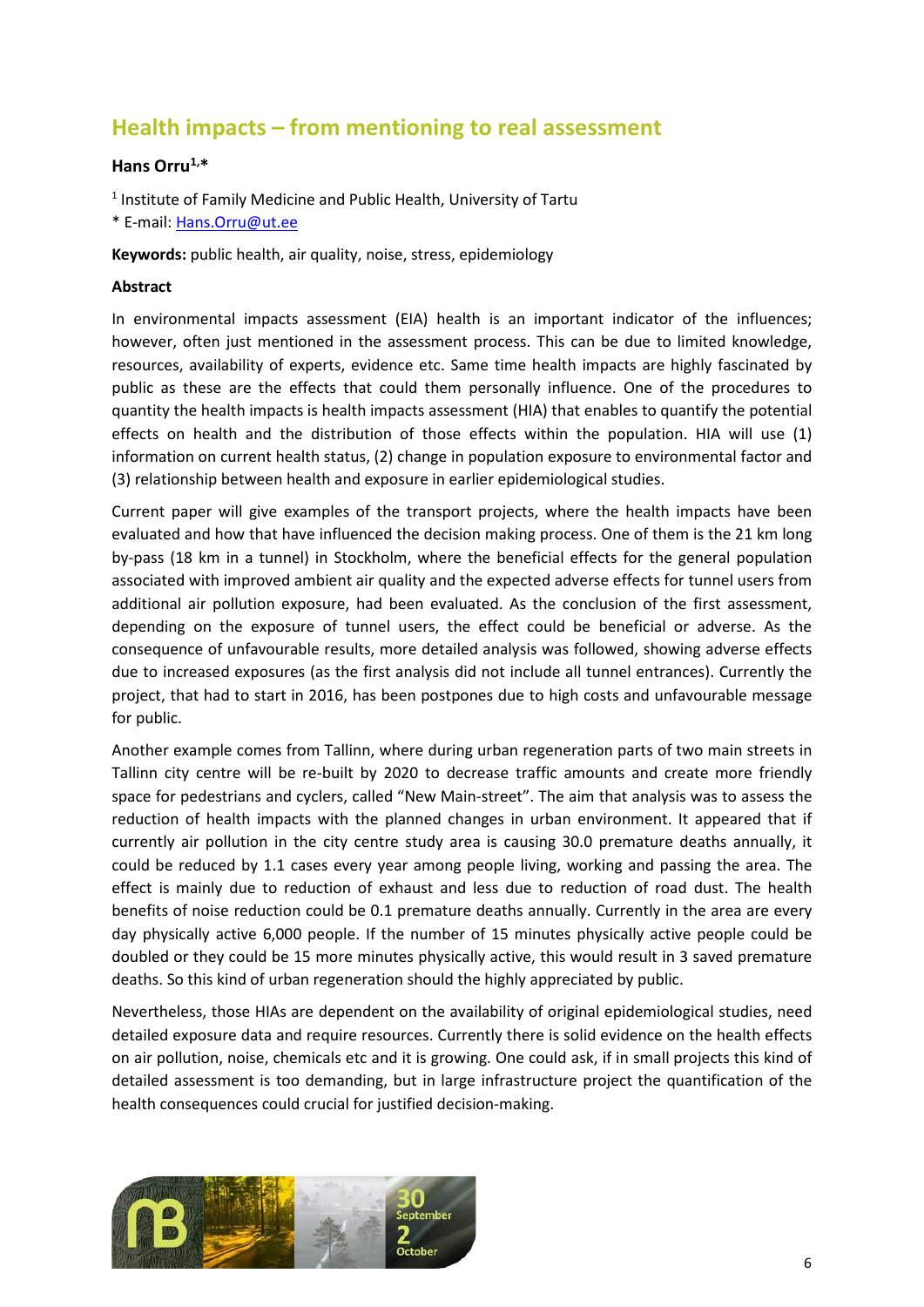# <span id="page-7-0"></span>**Dynamics of information provision and influencing decision making: empirical findings**

### **Shiu Fung Hung1,\*, Thomas B. Fischer1**

<sup>1</sup> University of Liverpool

\* Corresponding author: [hungsfr@liverpool.ac.uk](mailto:hungsfr@liverpool.ac.uk)

**Keywords:** stakeholder engagement, public, decision making

### **Abstract**

Stakeholder engagement is widely considered as one of the crucial components in current EIA practice. There are two major aspects in the discussion on the role of stakeholder engagement in EIA. The first aspect focuses on the function of provision and review of information that stakeholder engagement allows individuals to offer their knowledge to enhance the quality of technical assessments. For example, stakeholders could provide a critical analysis of documentation (Sheate, 1996,p.88); or, could generate cognitive and value-based information (e.g. O'Faircheallaigh, 2010). The second aspect focuses on the influence of decision making. Stakeholder engagement have a political interface, various interests seek influence during the process. While it has the potential to connect environmental issues to the wider democratic discourse, the dynamics of political interaction in the EIA process is unclear (O'Faircheallaigh, 2010). In this paper we re-examine the latest discourse on the potential and function of stakeholder engagement and use empirical case studies from Hong Kong to reveal the dynamics between information provision and influence on decisions-making.

As part of a PhD research project, various EIA projects in Hong Kong have been studied and analyzed in depth to investigate the relationship between stakeholder engagement and EIA effectiveness. This paper picks two of the cases, both of which are public works projects that included development of ecological sensitive areas: one is the strategic planning of Tung Chung New Town extension, the study area of the project covered one of the remaining natural rivers and bays in Hong. After two years of liaising within and beyond the EIA process, a compromised plan was made to protect the ecological sensitive areas. The second case is the artificial bathing beach at Lung Mei. The project, originated from suggestions by the regional council, proposed to turn an ecological sensitive mudflat into an artificial bathing beach. Despite strong objection from concerned groups, the project was approved with conditions to implement further mitigation measures. In both cases, concerned groups provided supplementary ecological information of the area, critically reviewed the documentation and liaised with the environmental protection measures; however, the outcomes were very different. The research findings suggest that while the technical assessment served as the foundation of public engagement and liaison, it is also a strength as well as major limitation of stakeholder engagement in EIA practices. It is common to see the technical assessments follow up and address the concerns raised by the stakeholder, and usually additional mitigation measures would be implemented. However, it also binds the environmental issues to technical terms that do not promote discussions on the higher policy level like the wider environmental objectives.

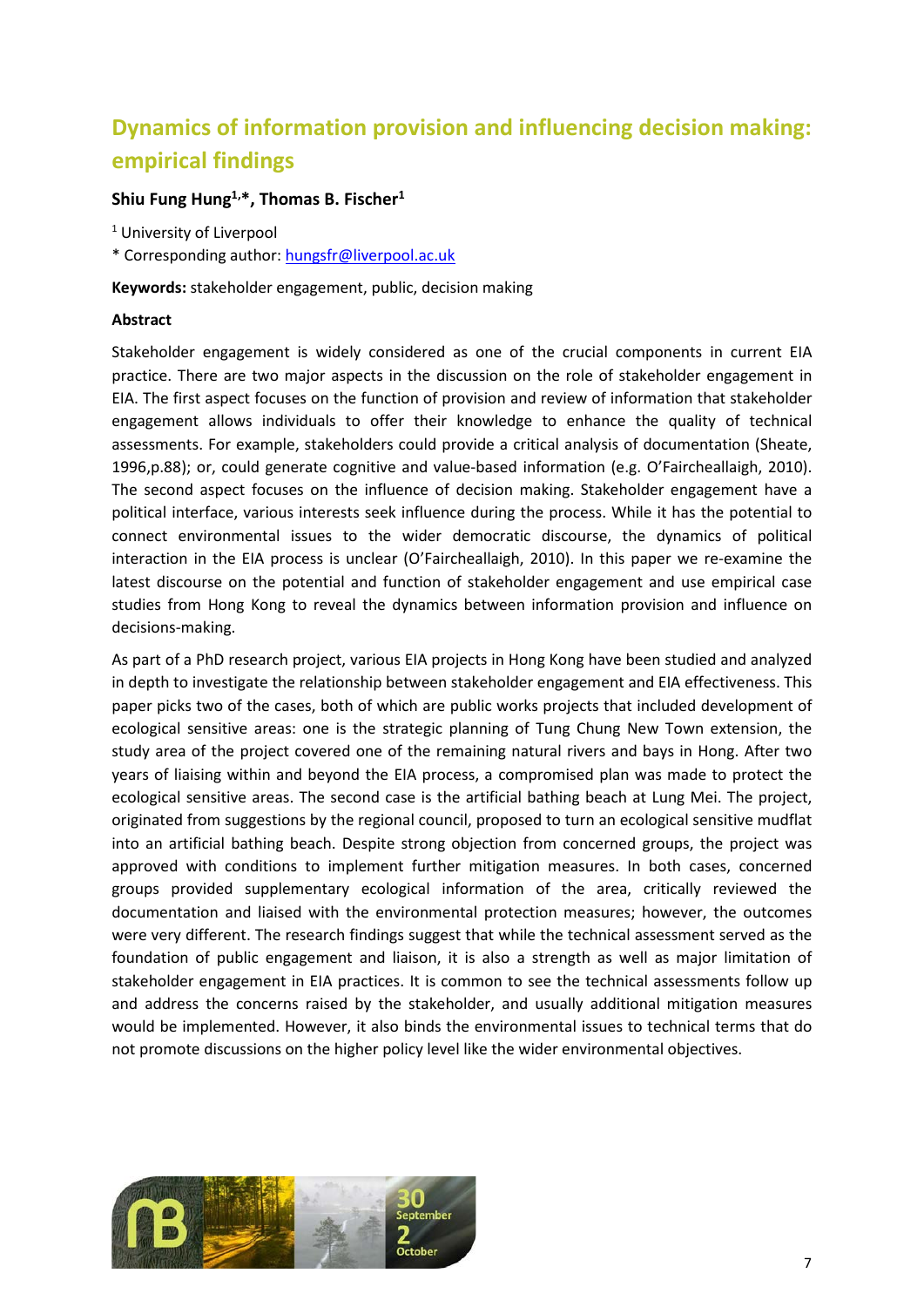#### **References:**

- O'Faircheallaigh, C. (2010) Public Participation and Environmental Impact Assessment: Purposes, Implications, and Lessons for Public Policy Making. Environmental Impact Assessment Review. [Online] 30 (1), 19–27.
- Sheate, W. (1996) Environmental Impact Assessment: Law & Policy Making An Impact II. London, Cameron May.

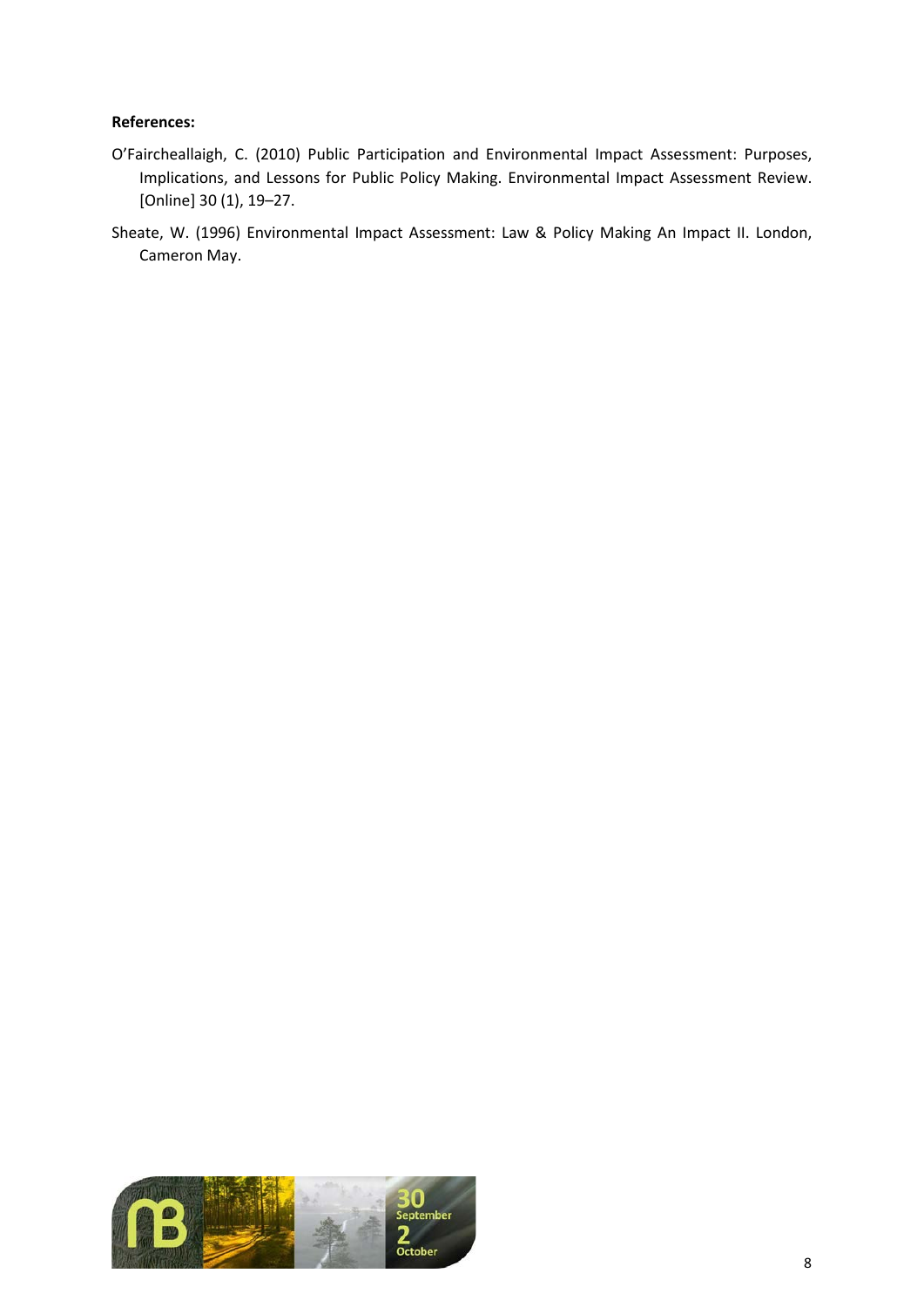# <span id="page-9-0"></span>**Local knowledge in Greenlandic EIA practice**

### Sanne Vammen Larsen<sup>1,\*</sup>

<sup>1</sup> The Danish Centre for Environmental Assessment, Aalborg University

\* E-mail: [sannevl@plan.aau.dk](mailto:sannevl@plan.aau.dk)

**Keywords:** EIA, Arctic, local knowledge, uncertainty

#### **Abstract**

The Arctic is facing possible significant changes due to e.g. changes in climate and prospects of new industrial development. These changes place the Arctic in a situation with large uncertainties concerning the future and significant choices to be made from a strategic planning level to a specific project level. When making crucial decisions in a context of uncertainty, research has pointed towards the necessity of basing decisions on local knowledge and values alongside traditional scientific knowledge. Across the Arctic environmental impact assessment (EIA) is a pivotal tool used to support decision-making, promoting sustainable development through identifying, assessing and mitigating negative or enhancing positive impacts of a project. In an uncertain context, such as in the Arctic, the uncertainty concerning e.g. which activities will be implemented, how they are designed and used, and how the status of the surrounding environment will develop, also means that the assessment of impacts of a project is uncertain. One suggested way of working with uncertainty is to work with local knowledge and its potential to support the assessment processes.

Based on this, the paper presented reports on a case study of EIA of two large-scale projects in Greenland, focussed on the following questions:

- Is uncertainty handled in IA processes in Greenland? How?
- Is local knowledge included in IA processes in Greenland? How?

Based on the results, the potential for using local knowledge in EIA in Greenland is discussed.

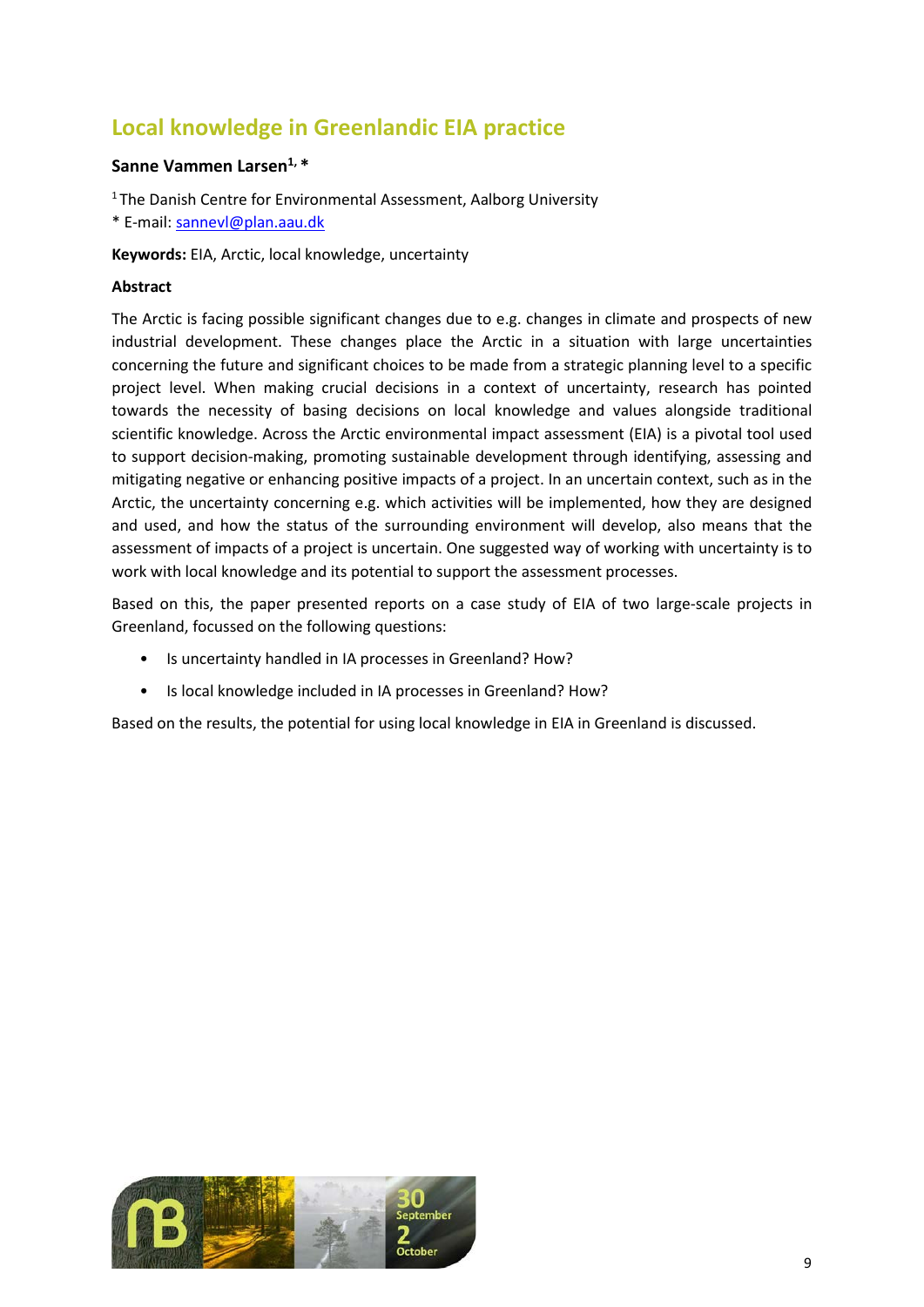## <span id="page-10-0"></span>**How to apply SDG5 in transport and infrastructure planning**

### **Lena Levin1, \***

 $1 VTI -$  Swedish National Road and Transport Research Institute

\* E-mail: [lena.levin@vti.se](mailto:lena.levin@vti.se)

**Keywords:** SDG5, gender mainstreaming, gender impact assessment, transport planning

### **Abstract**

In light of the sustainability goals introduced through the UN's 2030 Agenda for Sustainable Development, this paper presents a model of how to address gender mainstreaming in transport planning in a more systematic way. Working systematically on gender mainstreaming in transport infrastructure entails implementing a gender perspective in all stages of decision making, planning, and execution (Christensen et al. 2007; Woodward 2003).

In our research, we have been influenced by the fields of social impact assessment (SIA) and strategic environmental assessment (SEA), combining them into a model for integrating gender equality into transport planning. Previous research has addressed the gender equality goals in Sweden; now we suggest how to explore how Sustainability Goal five of 2030 Agenda can be integrated in impact assessment.

Our model has been developed over ten years of research into how gender equality goals can be implemented in transport planning at national and regional levels (Faith-Ell et al. 2010, 2012, 2013; Halling, Faith-Ell & Levin 2016; Levin & Faith-Ell 2011, 2014). The model is objectives led, goal oriented, and adapted to planning practice. This paper aims at providing an analysis of tools for more systematic gender impact assessments adapted to the global gender objectives integrated into the sustainable development goals of the 2030 Agenda, which declares: "Achieve gender equality and empower all women and girls" (UN 2015). The analysis starts from the suggestion of how the transport system can act as a "facilitator" for the achievement of equality goals.

#### **References**

- Christensen, H., et al. (2007). Gender Mainstreaming European Transport Research and Policies. Copenhagen: TRANSGEN.
- Faith-Ell, C., et al. (2010). Jämställdhet i samrådsprocesser vid svenska vägprojekt. [Gender equality of public participation in Swedish road building projects.]. VTI Report 700.
- Faith-Ell, C. & Levin, L. (2012). Jämställdhet och genus i infrastrukturplanering en studie av tillämpningen inom järnvägsplaneringen. [Gender equality in transport infrastructure planning a study of the rail way planning]. VTI Report 768.
- Faith-Ell, C. & Levin, L. (2013). Kön i trafiken. Jämställdhet i kommunal transportplanering. [Gender Mainstreaming in Transport Planning. Guidance for Regional and Local Transport Planners.] Stockholm: SKL.
- Halling, J.; Faith-Ell, C. & Levin, L. (2016). Transportplanering i förändring: En handbok om jämställdhetskonsekvensbedömning i transportplaneringen. [Transport planning in change: A handbook on gender impact assessment]. Linköping/ Lund/Stockholm: K2.

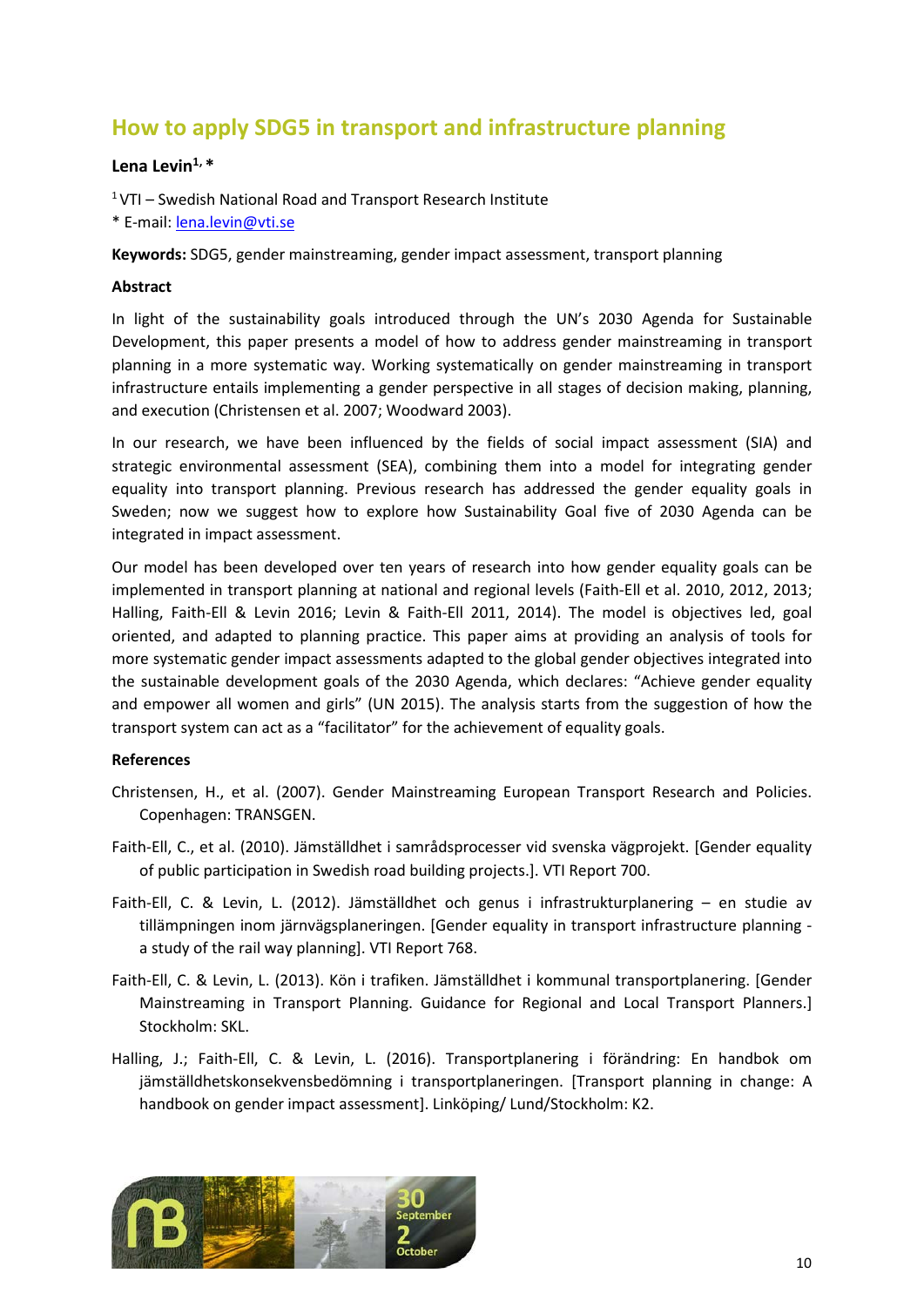- Levin, L. & Faith-Ell, C. (2011). Genusperspektiv på utveckling av kollektivtrafik. [Gender perspective on the development of public transport]. Linköping & Stockholm: VTI Report 712.
- Levin, L. & Faith-Ell, C. (2014). Methods and tools for gender mainstreaming in Swedish transport planning. Proceedings from The 5th International Conference on Women's Issues in Transportation - Bridging the Gap. 14-16 April 2014, Paris - Marne-la-Vallée, France. TRB, pp. 215–223.
- UN (2015). The 2030 Agenda for Sustainable Development. https://sustainabledevelopment.un.org

Woodward, A. (2003). European Gender Mainstreaming. Review of Policy Research, vol. 20(1).

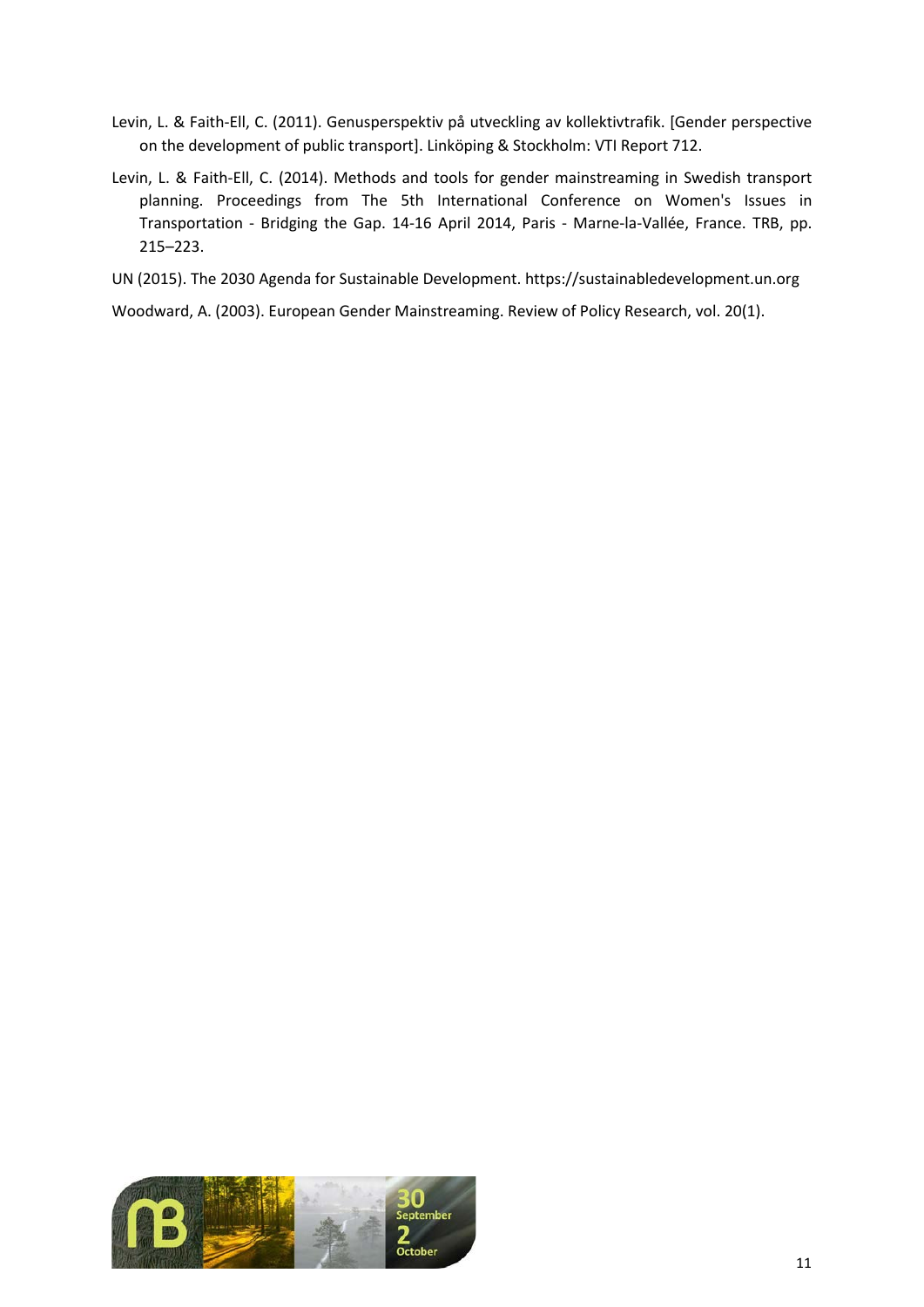## **Parallel Session 2**

Strategic planning and IA in the transport and energy sectors

# <span id="page-12-0"></span>**Urban energy resilience – the role of strategic planning and SEA: A case study of Reykjavik capital area**

## **Hólmfríður Bjarnadóttir1, \***

<sup>1</sup> Head of planning and stakeholder engagement, Veitur / Reykjavik Energy Iceland \* E-mail: [holmfridur.bjarnadottir@veitur.is](mailto:holmfridur.bjarnadottir@veitur.is)

**Keywords:** comprehensive planning, land use planning, SEA, energy resilience, integration

### **Abstract**

In terms of meeting climate targets and promoting sustainability-led development comprehensive planning holds a key role. Decisions regarding land allocation, major infrastructure and services are based upon regulations set out in land use plans, as well as political strategies for future development of the municipality or the region.

The consideration of essential infrastructure in terms of energy and resources is an important factor in land use decisions. The energy demands of households, increase in use of electricity with new technologies and changes in lifestyle puts extra demands on the urban energy systems.

Despite of this, synergies with energy systems and comprehensive planning is often lacking, missing an opportunity for early integration. Considerations of those systems at early stages can result in efficient use of resources, minimise impacts and ensure the resilience of those systems. An important factor in achieving this is an effective Strategic Environmental Assessment.

This paper examines how the supply and distribution of energy is addressed in comprehensive planning – taking Reykjavik's rapidly expanding regional area as a case study. Currently, over 60 % of Iceland's population lives in the regional capital area and the area is experiencing steady population growth. The regional area's six municipalities all prepare their own comprehensive municipal plans, as well as a regional plan for the area. A SEA was carried out in the preparation of all of those plans. No common energy plan exists for the region and the distribution and supply of geothermal water, drinking water and electricity is provided by either Reykjavik energy or the municipalities.

The paper presents the first stage of a research project where the current situation is mapped out and potential gaps identified. The results of a review of the energy consideration in comprehensive plans and accompanying Strategic Environmental Assessments will be presented. Furthermore, the role of SEA in leading to greater synergy of energy aspects in urban development processes will be discussed.

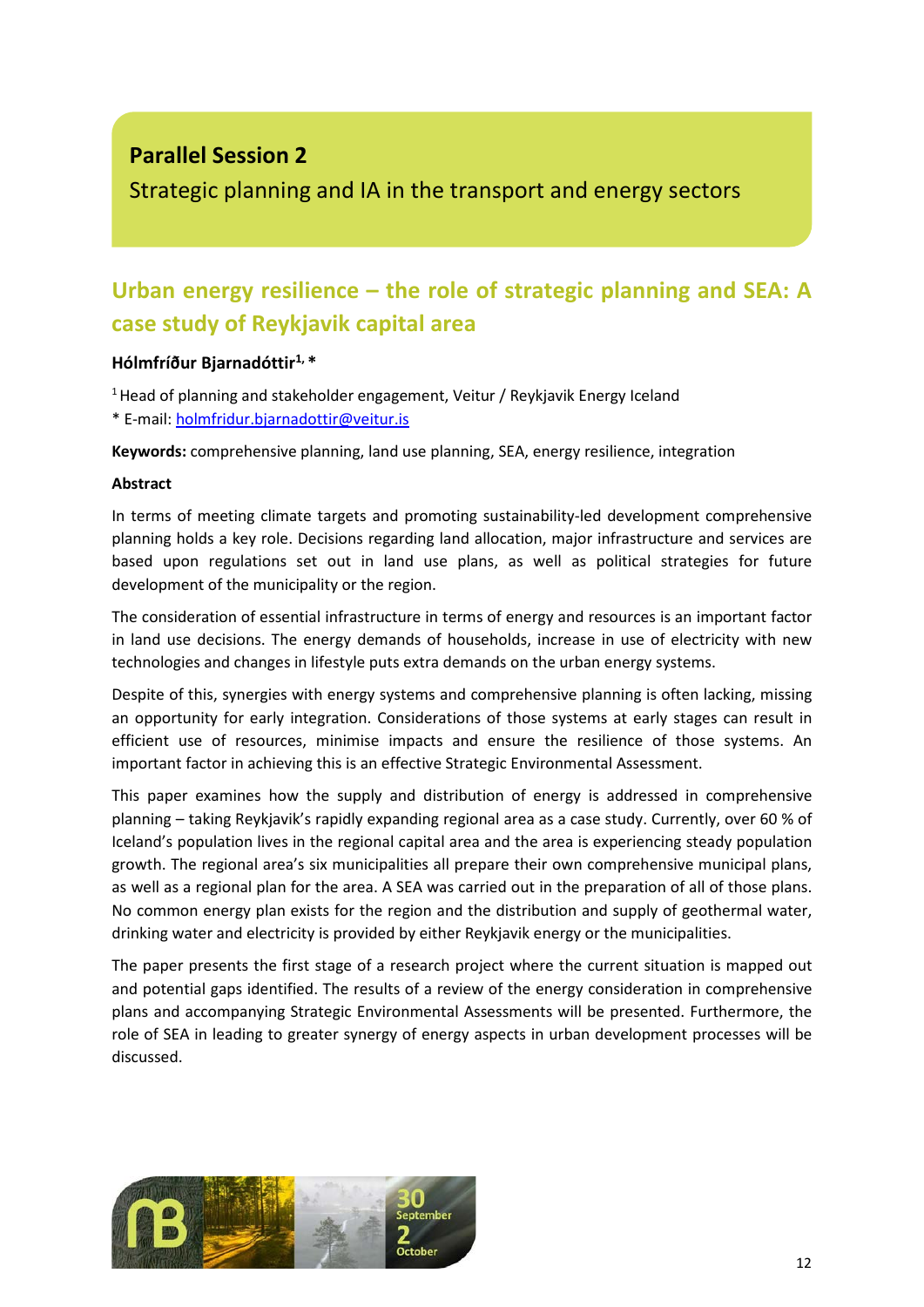# <span id="page-13-0"></span>**Checks and Balances? Strategic planning approaches and impact assessments in German wind energy governance**

### **Juliane Biehl1,\*, Johann Köppel1, Gesa Geißler1\***

1 Technical University of Berlin, Environmental Assessment and Planning Research Group \* Corresponding authors: [juliane.biehl@tu-berlin.de,](mailto:juliane.biehl@tu-berlin.de) [gesa.geissler@tu-berlin.de](mailto:gesa.geissler@tu-berlin.de)

**Keywords:** renewable energy, wind energy, spatial planning of infrastructure, zoning

#### **Abstract**

The German Energiewende (energy transition) contributes significantly to extending renewable energy (RE). In pursuing current trajectories (65% renewables in gross electricity consumption by 2035), annually at least 5 GW photovoltaics and 4 GW land-based wind energy will have to be developed (Agora Energiewende 2018). While Germany currently ranks third in installed land-based wind energy capacity (ca. 51 GW as of 2017), it has the highest relative density (i.e. installed capacity per land area). In light of land scarcity and the pursuit of the energy transition, the pressures and intricacies for strategic planning and impact assessments (IA) to balance competing land uses and myriad interests will further increase. Yet, Germany has an ambitious planning and zoning system that governs the development of wind energy spatially and – above all – at a strategic level.

Our contribution intends both to explore how the multi-level German planning and IA system for wind energy development works and to identify drivers and barriers to this planning approach. With further progression of the Energiewende, instruments of power control and power balance (checks and balances) have been established. We will portray the roles and leeway of various stakeholders and IAs in the German wind energy planning system and pinpoint their strengths and weaknesses.

Wind energy projects in Germany have a 'privileged' status, i.e. they have to be granted a permit if the project does not conflict with public interests and if adequate public infrastructure provision can be guaranteed. The strategic planning system governs wind energy projects in order to avoid scattered development and fragmentation of landscapes. In general, the German planning system follows a decentralised approach with several governance levels (federal, state, regional, and local) that interact with another and allow for power control and power balances (checks and balances). While the federal government sets development trajectories for RE (e.g. in policies), the states can refine these by setting concrete targets (e.g. in state development programmes). Additionally, various states provide guidance documents and regulations for planning and siting wind farms. At the subsequent governance level, over 100 regional planning entities contribute a vital link between state objectives and local interests. In considering public interests, inter alia hot spots of protected wildlife, recreational areas, distances to settlements, and heritage sites, these planning regions identify and designate priority areas for wind development at a strategic level (e.g. in regional development plans). At the local level, municipalities can further zone the actual sites by establishing so-called concentration zones (e.g. in land use or zoning plans). At all governance levels, IAs – as instruments of checks and balances – ensure that public interests will not be adversely affected. Especially strategic environmental assessment (SEA) for programmes and plans plays a vital role in German spatial planning for wind energy (e.g. SEAs for the state development programmes, regional development plans, land-use and zoning plans).

We will discuss implications of the German strategic wind energy planning approach and the

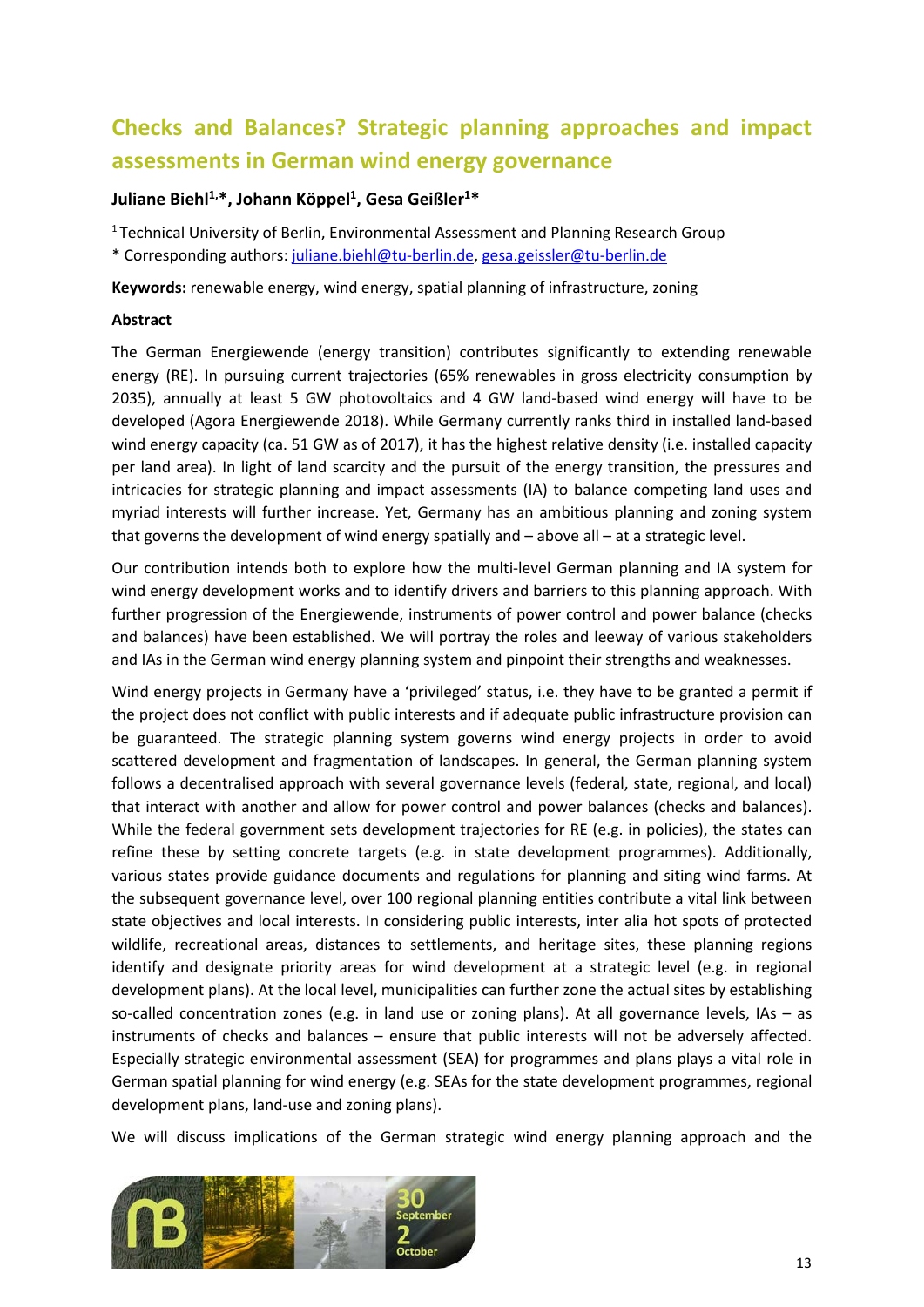strength and weaknesses of the IAs e.g. related to the consideration of social aspects and concerns about creating stigmatic 'energy landscapes'. Furthermore, we will highlight the role of litigation and jurisprudence as another instrument of checks and balances, and discuss the implications for the future of strategic wind energy planning in Germany.

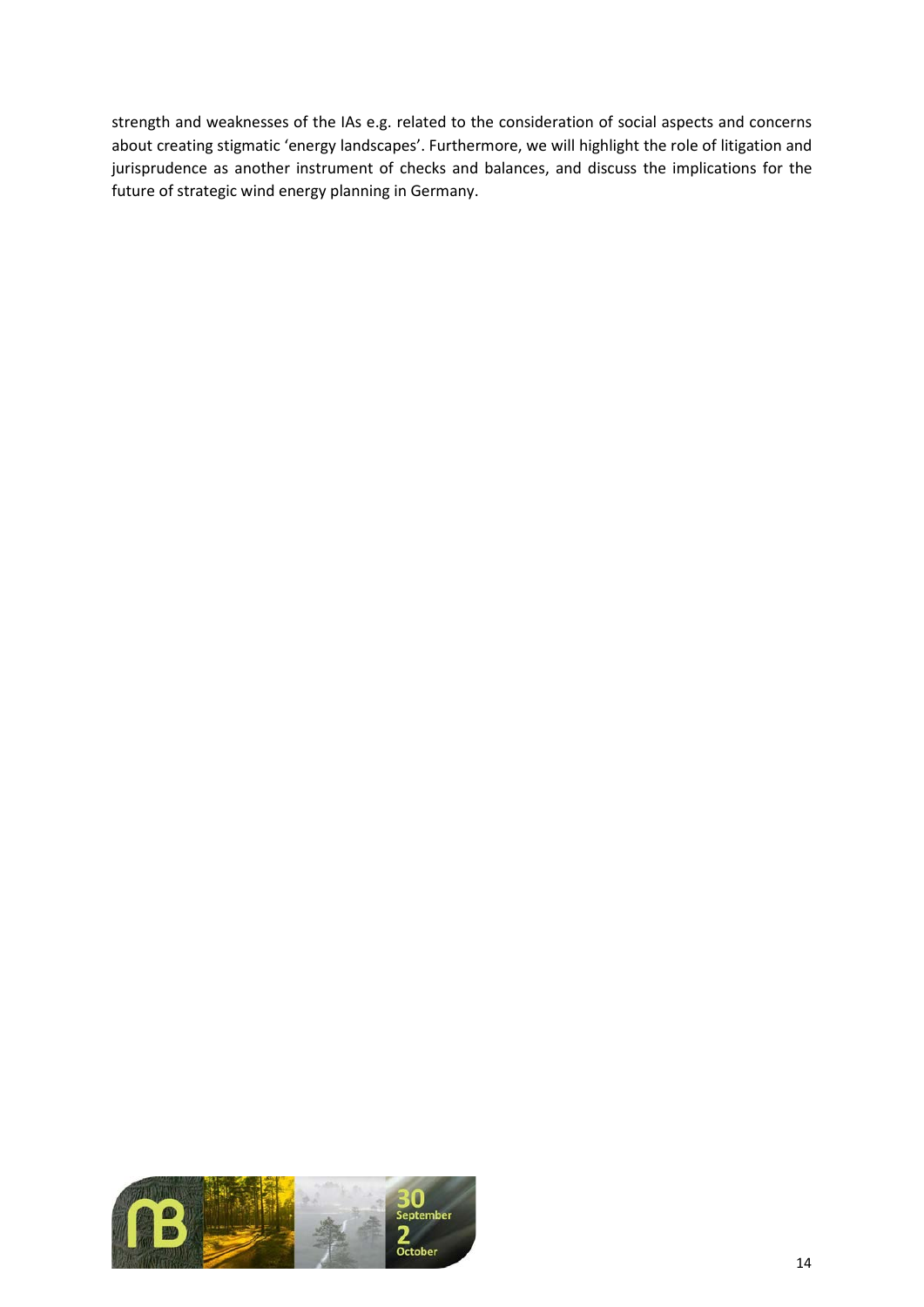# <span id="page-15-0"></span>**The quantification of impacts from distributed energy technology in the consideration of energy aspects in spatial planning**

### **Jaak Tuksam1,\***

## $1$  Elering \* E-mail: [jaak.tuksam@gmail.com](mailto:jaak.tuksam@gmail.com)

**Keywords:** energy production and distribution, energy technology, power grid

### **Abstract**

The shift to an extensive use of renewable sources in energy production in both industrial scale as well as in households has resulted structural changes in energy production and transmission. The changes are affecting the use of natural resources creating new challenges for strategic planning and related impact assessments in different spatial scales.

The hypothesis states that there is a new paradigm on energy questions in politics and its main expression is the climate policy. With the plan to phase out from fossil fuels in order to mitigate the impact that energy sector has on climate change, different alternative energy solutions have been developed and numerous are yet to be developed. With a common denominator the renewable energy resources are scattered in space more than any other fuel, therefore harnessing them is a question of fusing generation with "mining" that in other words means that primary energy is consumed on-site and that is almost everywhere. This wide spatial exploitation of recourses interacts with the surroundings in different ways from which the ones with quantifiable parameters are the subject of the study.

One other aspect of this shift towards distributed generation is that the development of the energy system as it is done today has to adapt. In Estonian power systems for example the transmission grid development it is expected that every new unit (consumer or producer - prosumer) will be planned based on the status quo i.e. the transmission system developed in the period from the sixties to the eighties. Every deviation from the existing base line means a major price tag for the prosumer.

That said the solution to debate over might be that there is a new planning exercise to be implemented – the networks development plan that takes the strategic goals of e.g. the wider integration of renewables and brings them to the drawing board to be implemented in the power system development. And yes  $-$  that means investments in the networks planning, and no  $-$  it cannot be done by the acting system operators but must be done in cooperation with them.

The aim is to study energy technology specific land use factors and to quantify the impacts for later use in digital implication for solving challenging energy system problems as interconnection strength development in power grid. The study is generating a sequence of impacts as a by-product for later use as impact assessment methodology input.

The paper is aimed at encouraging discussion on the possibilities of sustainable development of energy system with new horizons in energy production and distribution. The paper addresses the issues of 1) energy density over a unit area of different energy technologies has to be controlled with dedicated online management system, 2) quantifying environmental and socio-economic impacts and the competition over unit area of given technology is the goal of the management system.

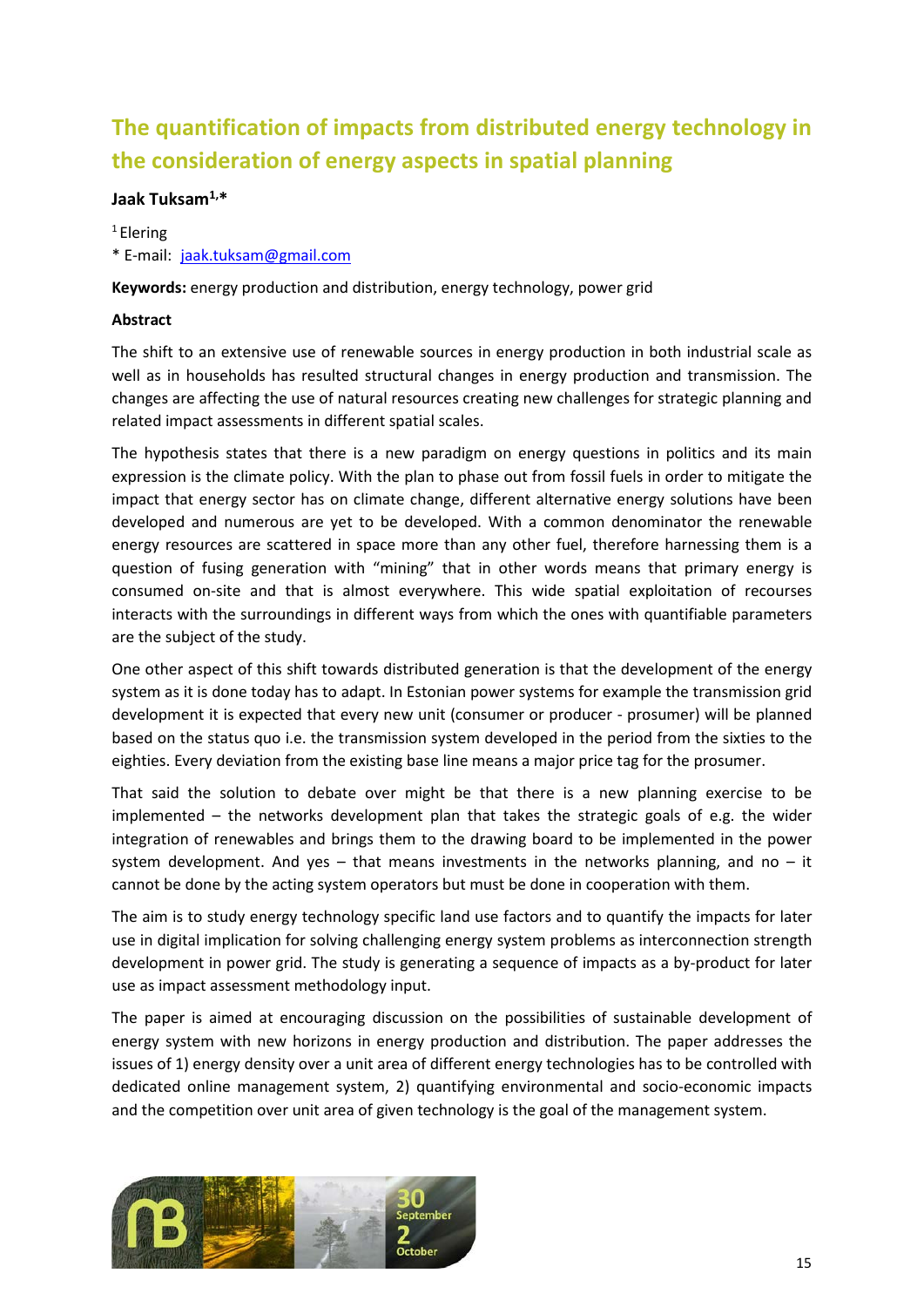# <span id="page-16-0"></span>**Impact assessment in road projects in Estonia**

### **Jaak Järvekülg1,\***

1 Hendrikson & Ko

\* E-mail: [jaak@hendrikson.ee](mailto:jaak@hendrikson.ee)

**Keywords:** EIA, transport infrastructure, corridor selection, planning tiers

### **Abstract**

Environmental Impact Assessment of major linear transport infrastructure projects is associated with a number of challenges including a wide variety of different impacts and often contradicting views of different interest groups, such as road users vs local communities and environmentalists vs traffic economists, to name a few of the most prominent potential conflicts. Furthermore, the nature and clarity of different impacts can vary considerably throughout any single project, making it virtually impossible in practice to objectively use comprehensive quantitative methods, stressing the need for a good process-lead approach and well-informed consent decisions by the officials. To end up with the best compromise solutions and guarantee mitigation of all adverse impacts environmental considerations need to be addressed already in early planning stages of all new transport infrastructure.

The aim of this presentation is to give a brief look into Estonian practice of impact assessment of transport infrastructure plans and projects. The presentation shall introduce some of the lessons learned, making use of examples from different levels of transport infrastructure planning and design, starting with strategic level and finishing with design implementation and follow-up. The main focus is to give insight to the role and effectiveness of impact assessment in transport projects in Estonian practice, conclusions are drawn about the main benefits and shortcomings.

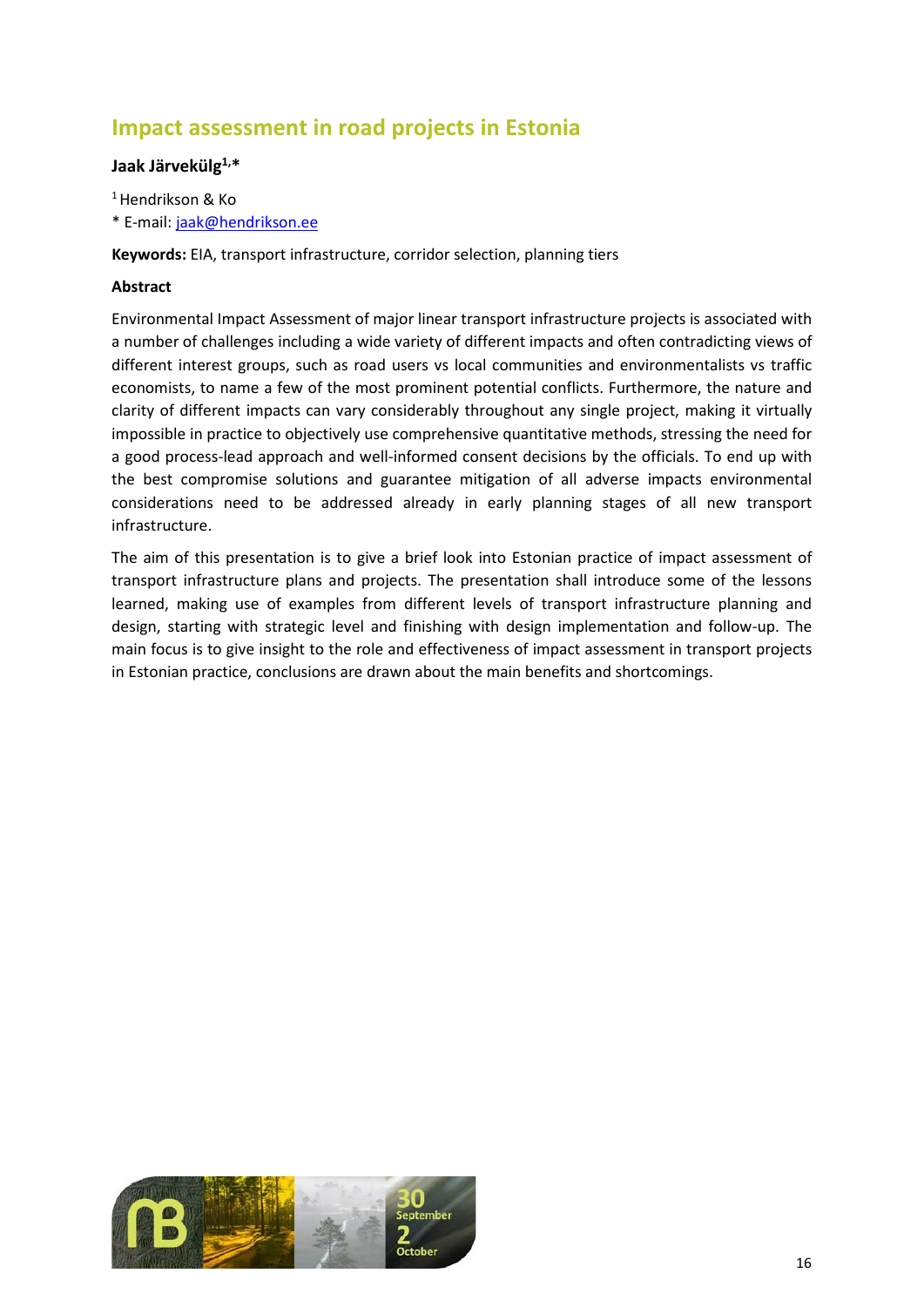# <span id="page-17-0"></span>**A comparison of SEA for high speed rail in Sweden and Estonia**

### **Charlotta Faith-Ell1, \***

1 WSP/EKKI

\* E-mail: [charlotta.faith-ell@wsp.com](mailto:charlotta.faith-ell@wsp.com)

**Keywords:** rail infrastructure, high speed rail, EA effectiveness, strategic environmental assessment

### **Abstract**

High Speed Rail (HSR) is currently planned in several countries. The main argument behind this movement is a strive to curb CO2 emissions from the transport sector through a transport mode that can compete with aviation. Development of HSR is currently undergoing in both Estonia and Sweden. The main objective behind both cases is to connect the countries with the rest of Europe. Strategic Environmental Assessments (SEA) have been applied in both cases.

This presentation is based on a comparison of the SEA processes of two HSR cases; i) Rail Baltic between Tallinn and the Latvian border and ii) Sweden HSR between Jönköping and Malmö. The presentation builds on practical experiences of managing both processes in combination with the results of a research project called SPEAK (Sustainable Planning Environmental Assessment and Knowledge). The analytical framework for the comparison of the two cases in this presentation is EA effectiveness. There are several types off effectiveness of EA that are discussed in literature – procedural, substantive, transactive, normative, and knowledge and learning. The results of the comparison shows that there are several similarities between the two cases, for example the application of an objectives led approach to SEA. At the same time, there are several differences, for example the legal provisions for the two plans. The conclusion of the comparison is that planning in practice is seldom linear. Furthermore, HSR projects are highly political which influences the SEA process to a large extent.

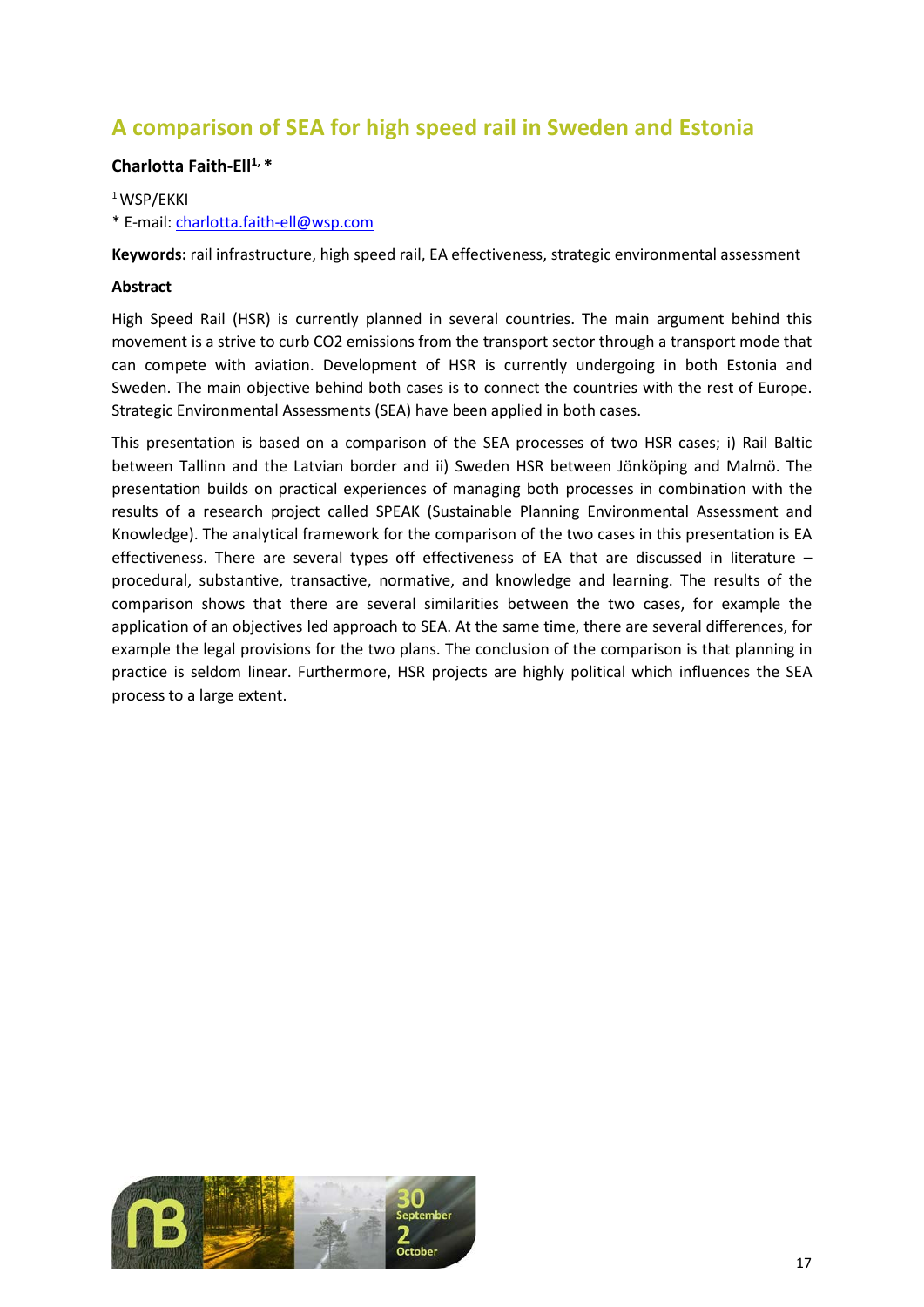# <span id="page-18-0"></span>**Notes on the Workshop: Strategic planning and IA in the transport and energy sectors**

The workshop was organized in three groups:

- Land use,
- Transport,
- Energy

Three moderators, having different aspects of EA process as discussion themes, discussed in turns with all groups. Themes of discussion were:

- Scale (of EA) Heikki Kalle,
- Scope, objectives Pille Metspalu and Riin Kutsar,
- Quality of decisions Jos Arts

#### **Land-use group**

Quality of decision-making

SWEDEN: on scoping, have to be brave to make decisions, not gather all the information and stop there. Especially in regional level.

DENMARK: No regional plan, no national plan in Denmark.

Vague requirements … provisions in the plan very vague.

Related to topic, sometimes municipalities are very much involved, sometimes not.

DENMARK SEA is not impacting decision-making a lot. Almost all of the SEAs are conducted as desk job. The statements and assessments are very vague. Resulting in So-What? Attitude. Impact assessment is not central, only minor amendments made in the plans.

SWEDEN SEA affects the choices that are made – the localization of development areas, key infrastructure. Specific measurements needed to ensure that each plan adds up to overall goals. Some rules – each detailed plan should take care of their own rain water, rules in local municipalities; parking requirements if you do not follow it, then you have to provide some kind of compensating measures.

Makes sense to make the planning system more local.

Follow-up – translate the requirements to measurement criteria. Poorly developed in all the countries. Impact assessment has to be done as well.

DENMARK: Renewing plans is not very thoroughly organized. Often revising some guidelines only.

#### **Transport group**

FINLAND: It is a requirement for the permission process, to go or not to go. There are examples when the SEA says no and then it's no go. On strategic level, it guides decision-making as it is carried out in a parallel way.

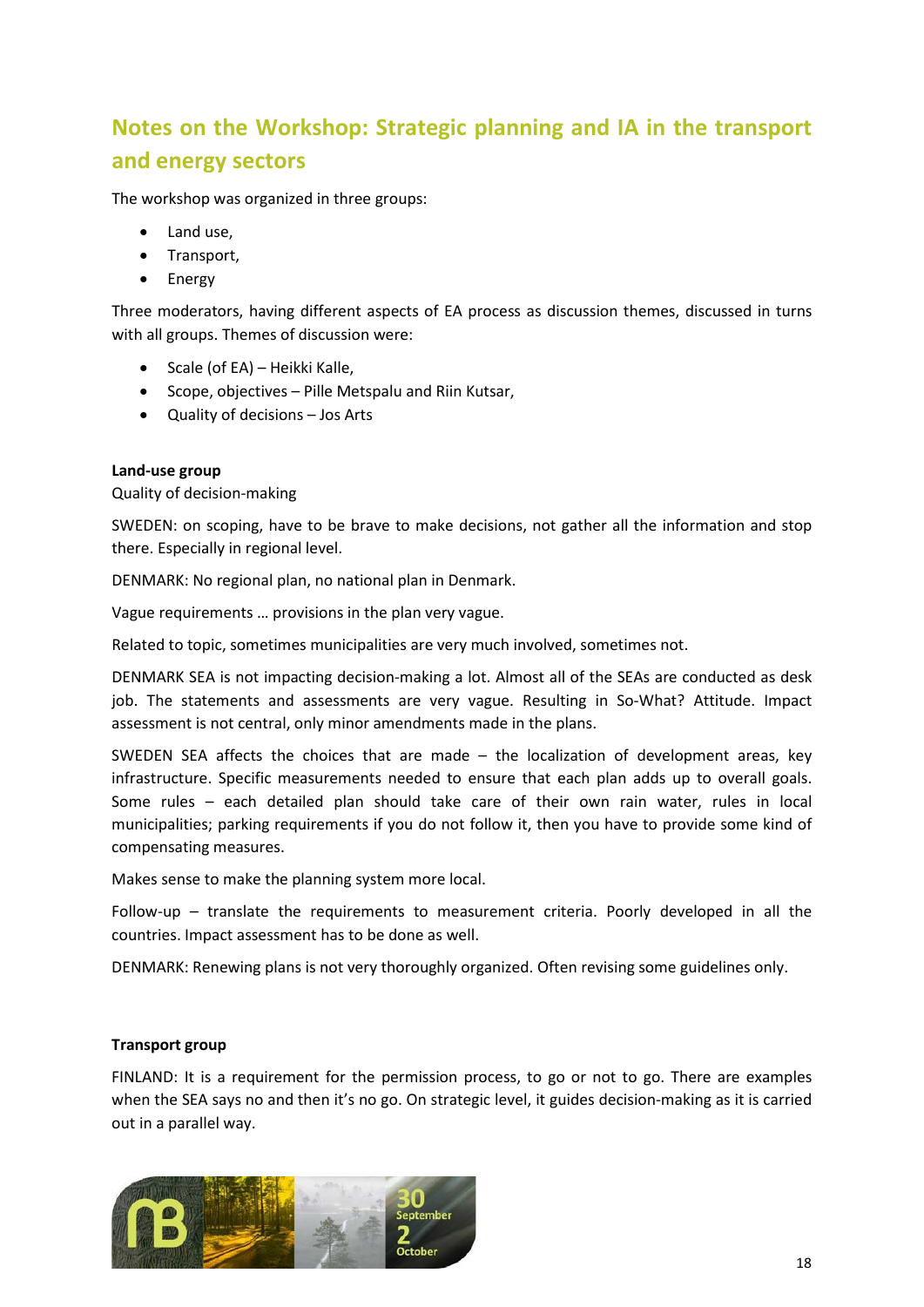Follow-up process is existing but it does not affect the project implementation, it's more information gathering for the next projects and IA-s.

ESTONIA: strategic level is not good, project level is quite OK, follow-up is bad again. Still no thorough alternatives. When the need for IA is not clearly stated then the impacts are overlooked.

Planning failures in NETHERLANDS.

LATVIA: EIA is carried out and impacts are assessed, but "NO" never said.

Health impacts – things are getting better. Used widely by public. Although still health impacts barely mentioned.

Follow-up to monitor the effects of specific project is difficult.

### **Energy group**

LATVIA: EIA is not always applied, mostly everything is evaluated. Wind turbines.

GERMANY: no national strategy for energy. Wind turbines per se IA not mandatory. 6–19 required. Developers would like to have EIA because it will help in court. Social doubts.

Thomas shared his research conclusions about how effective EIA or SEA is. 10% of EIAS lead to major changes of the projects and 20% do nothing.

ICELAND: hydroelectric power stations – EIA calculate properly, sometimes they change plans and gives people to see what's there. People get interested and know more about things. Working as an instrument to change the plan.

UK: EIA is generally more effective. SEA is really not that effective. We are not giving the instrument any teeth.

No coherent national energy strategy; SEA could be used as a driver.

GERMANY – planning region.

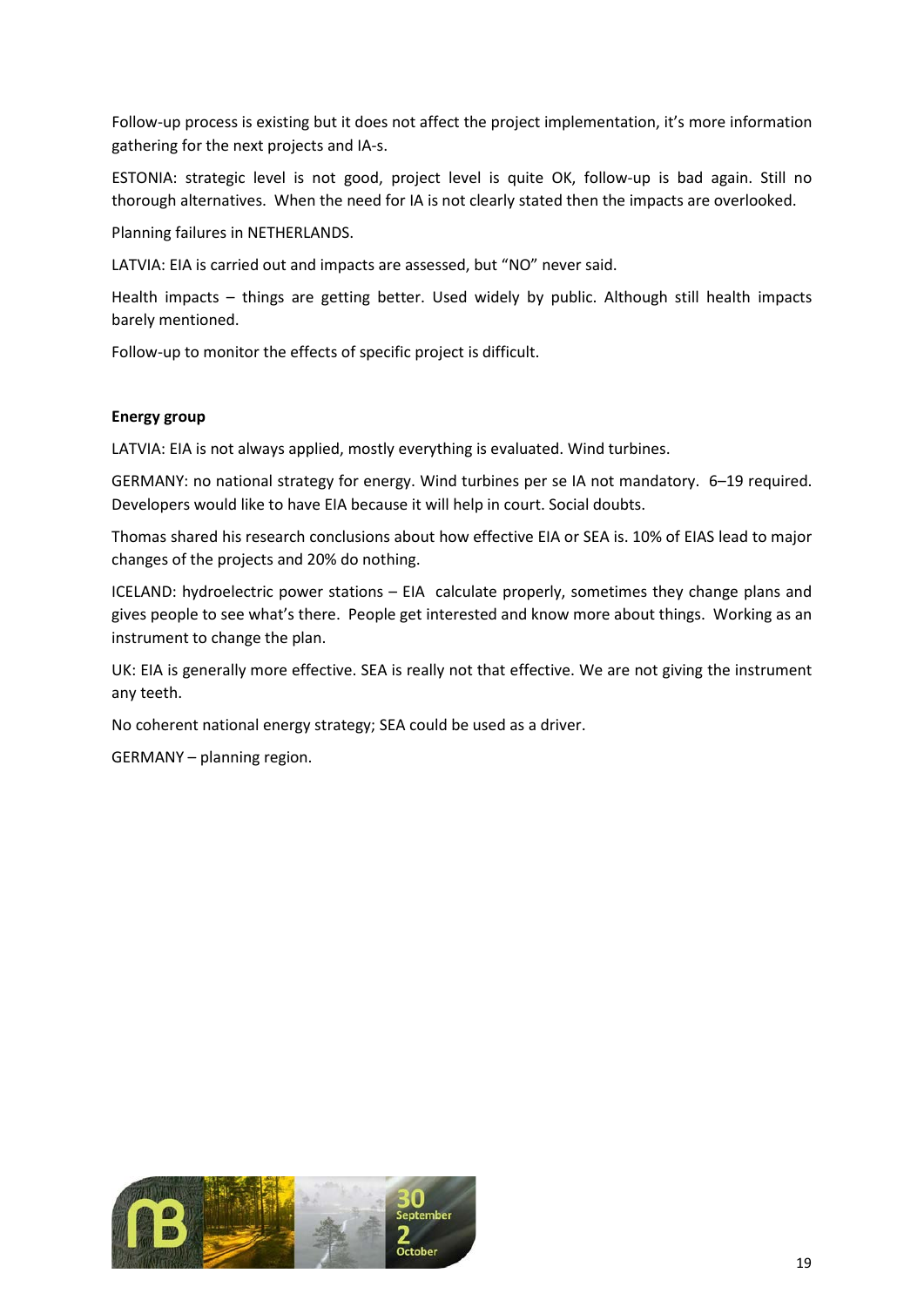## **Parallel Session 3**

# The integration of sustainability in decision making through

Impact Assessment

# <span id="page-20-0"></span>**Transport planning for sustainable development**

## **Ulrika Gunnarsson-Östling1,\*, Karolina Isaksson2**

<sup>1</sup> Department of Sustainable Development, Environmental science and Engineering, KTH – Royal Institute of Technology

 $2$  VTI – Swedish National Road and Transport Research Institute

\* Corresponding author: [ulrika@abe.kth.se](mailto:ulrika@abe.kth.se)

**Keywords:** transport planning, planning tools, political power, decision-making

### **Abstract**

Long-term transport planning is facing major challenges such as increased urbanization and the requirement that greenhouse gas emissions from the transport system must be reduced. The rapid development of society and technology, such as digitalization, automation and sharing economics, creates uncertainties about the future for which the infrastructure is planned. However, it is clear that a comprehensive transformation into a sustainable society, and a change in the transport system, is needed to deliver accessibility in a sustainable society. This demands more efficient planning processes with planning tools that enable efficient and flexible planning for tomorrow's transport system, as well as creating conditions for early dialogue with different actors.

Except for above-mentioned climate targets, the long-term transport planning also needs to adapt to managing and integrating other sustainability targets. A further challenge for transport planning is that many actors influence the process in different ways. One of the tools for integrating sustainability in transport planning and reaching different goals is strategic environmental assessment as regulated by. However, there are different views on how to make an environmental assessment and what it aims at.

In order to get a deeper understanding of today's practice, this paper looks into the transport planning practice in Sweden. Based on interviews with important actors (practitioners and politicians), this paper discusses these actors view on transport planning for sustainable development and their view on the role of different actors in the transport planning process. This facilitates for a discussion on different views on knowledge and the role of the political in planning processes. Here, the political is acknowledged as being conflicts that do not have rational solutions. In transport planning this means that the practice we see today is just one way of doing transport planning while another configuration of power could give rise to other ways of understanding what characterizes a good planning practice is. By interviewing practitioners as well as politicians we want to understand those political dimensions that are sometimes hidden in the strive for harmonious and non-conflictual solutions. This is important since making environmental assessments effective must acknowledge the political dimension of planning as well as assessments.

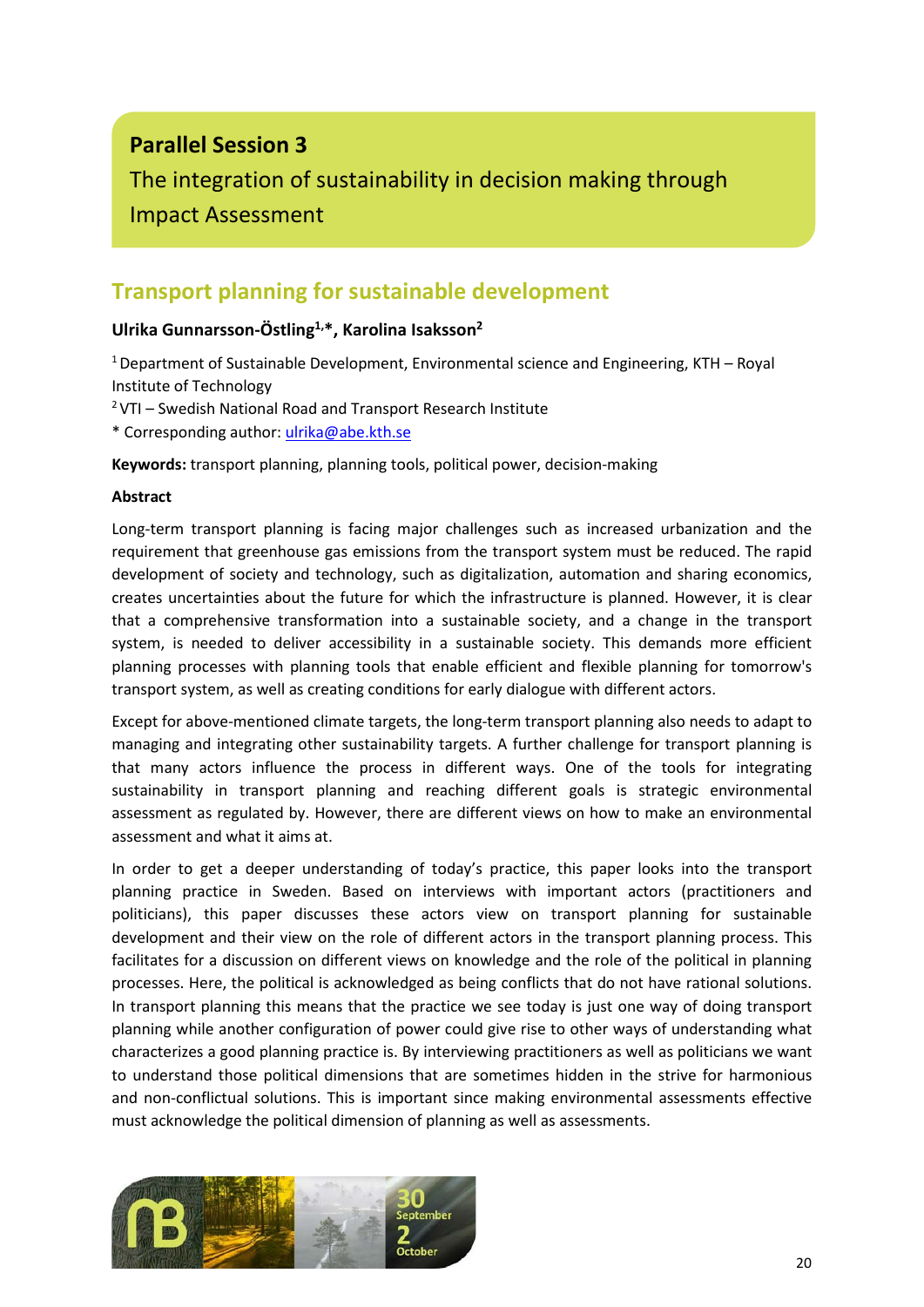# <span id="page-21-0"></span>**SEA as a tool for integration of innovative environmental protection approaches in spatial planning**

## **Olga Melnicenko1,\*, Aiga Kāla1, Oskars Beikulis1**

<sup>1</sup> SIA Estonian, Latvian & Lithuanian Environment

\* Corresponding author: [olga@environment.lv](mailto:olga@environment.lv)

**Keywords:** SEA, spatial planning, mitigation, adaptation

### **Abstract**

Requirements and framework for carrying out strategic environmental assessment (SEA) for planning documents is set forth in EU directives and national legislation. However, in practice SEA is oftentimes regarded as a merely formal procedure, in framework of which it is important to establish whether the planning document complies with legal environmental requirements and follows policy objectives, without setting a higher ambition in terms of environmental protection. Therefore in most of the cases measures recommended in the result of SEA are mostly of a formal nature or focusing strictly on ensuring direct legal compliance.

The presentation at issue shows practical experience in integrating environmental protection considerations in land use through SEA procedure, using example of SEA for Riga city spatial plan for 2030. Being capital and the biggest city with the most inhabitants and economic activity in Latvia, the spatial plan of Riga is rather complex and detailed, consisting of territory use and building regulations and map with functional zones of territories, as well as a number of additional documents. The focus of presentation will be addressed to such aspects as integration of good practice and governance measures related to climate change adaptation and mitigation to be implemented city-wide through land-use requirements, assessment of planning document's impact on human wellbeing through environmental and socio-anthropological perspective, as well as interconnection of various sectors, looking for cross-cutting synergies. Such horizontal aspects as ecosystem services and circular economy are streamlined through various measures throughout the document. Carrying out SEAs of spatial plans it is important to use holistic approach and address issues stemming from requirements in regulations together with functional zone map. The example of Riga city spatial plan SEA also depicts the importance of parallel procedure – i.e. commencement of SEA and engagement of environmental experts in early stage of drafting of the planning document.

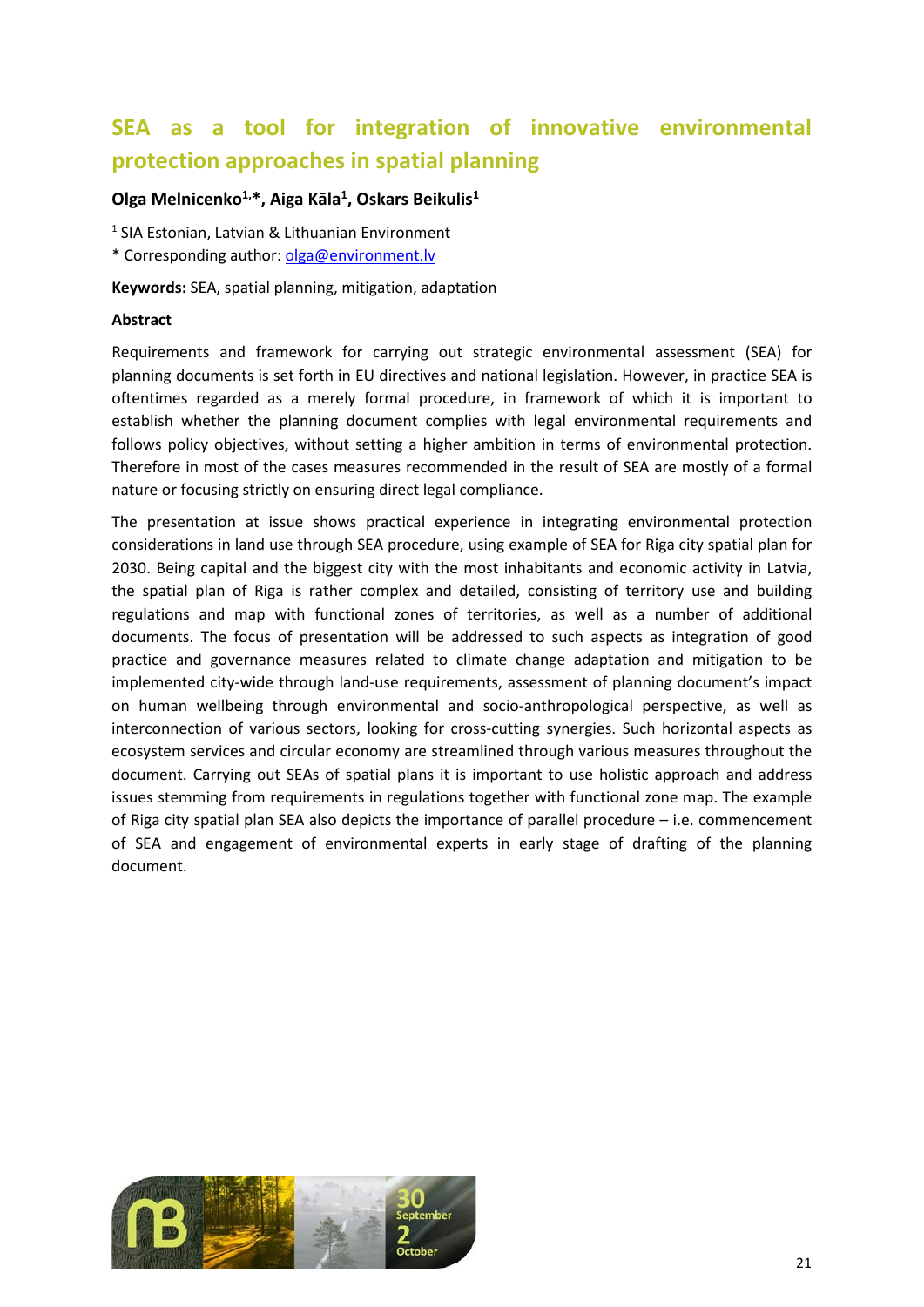# <span id="page-22-0"></span>**Evaluation of SPEAK-proposals for improving effectiveness in SEA and planning**

## **Sirje Pädam1,\***

<sup>1</sup> WSP Sweden \* E-mail: [sirje.padam@wsp.com](mailto:sirje.padam@wsp.com)

**Keywords:** effectiveness in SEA and planning, multi-criteria analysis

### **Abstract**

The research programme SPEAK (Sustainable Planning and Environmental Assessment Knowledge) has contributed to a deeper understanding of SEA practices in municipal and sectoral planning in Sweden (Balfors et al. 2018). By relating the empirical findings of the SPEAK programme to the international discourse on SEA effectiveness (Kolhoff et al. 2009, Stoeglehner et al. 2009, Cashmore et al. 2010, Arts et al. 2012, Bond et al. 2013, Chanchitpricha & Bond, 2013, van Doren et al. 2013, Lyhne et al. 2017), has further contributed to generalization of the results (Balfors et al. 2018, Faith-Ell et al. forthcoming). In order to improve effectiveness in SEA and planning, the SPEAK programme has put forward a number of proposals (Balfors et al. 2018). The proposals include policy recommendations of the work packages of the SPEAK programme and suggestions generated in focus groups and workshops carried out throughout the SPEAK programme during the time period 2015-2017.

The aim of this paper is to analyse the proposals generated during the SPEAK programme and to evaluate them in order to prioritize among proposals. For this purpose a multi-criteria evaluation framework will be set up (DCLG 2009). The analysis is based on the proposals presented by Balfors et al. (2018) and Faith-Ell et al. (forthcoming). Starting out from the model of effectiveness developed by the SPEAK programme, the proposals will be analysed by multi-criteria analysis (MCA) and cover additional aspects of e.g. socio-economic effectiveness, cost effectiveness, distribution aspects and flexibility/sensitivity.

In order to set up an MCA framework, there is a need to identify a number of relevant criteria. The relevance needs to relate to policy goals, including cost-effectiveness, distributional aspects, SEA effectiveness etc. Having defined the appropriate policy goals, the criteria developed by Chanchitpricha and Bond (2013) will be used as a starting point. Relevant criteria will be selected from Chanchitpricha and Bond (2013) and further criteria will be added in order to reflect the appropriate goals of the analysis at hand. Based on the set of chosen criteria, each proposal will receive scores on each criterion. Examination of the scoring will take place in a performance matrix. Analysis and consistency checks of the outcome will be carried out. The next step of the analysis is to group proposals by priority by applying different principles, such as cost-effectiveness or distributional impact. The paper is concluded by policy recommendations in terms of the priority ordering arrived at in the MCA.

## **References**

Arts, Runhaar, Fischer, Jha-Thakur, van Laerhoven, Driessen & Onyango (2012). The Effectiveness of EIA as an Instrument for Environmental Governance: Reflecting on 25 Years of IA Practice in The Netherlands and the UK. *Journal of Environmental Assessment Policy and Management*, Vol. 14, No. 4.

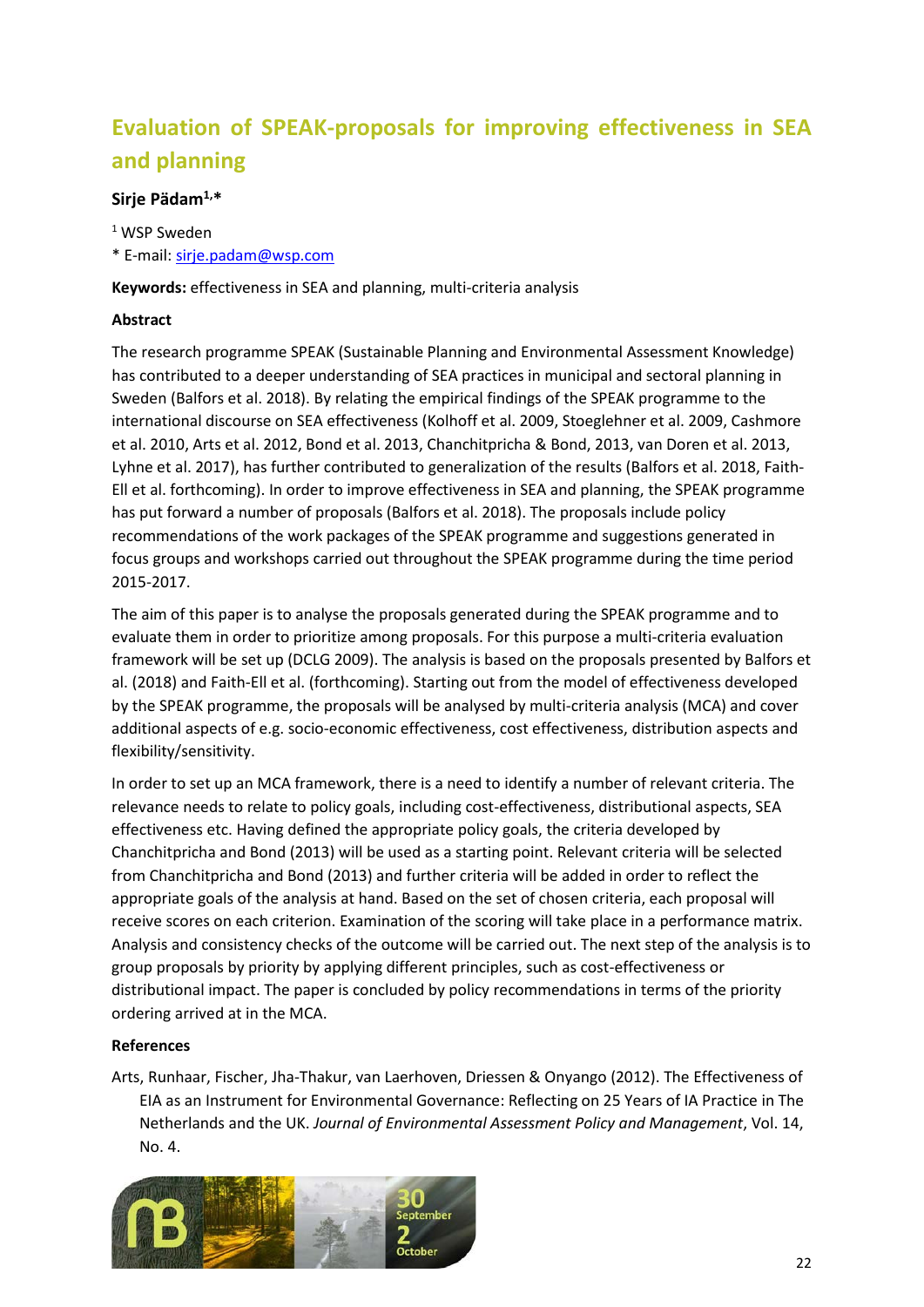- Berit B., Antonson, H., Faith-Ell, C., Finnveden, G., Gunnarsson-Östling, U., Hörnberg, C., Isaksson, K., Lundberg, K., Pädam, S., Söderqvist, T. & Wärnbäck, A. (2018) Strategisk miljöbedömning för hållbar samhällsplanering, Slutrapport från forskningsprogrammet SPEAK. Naturvårdsverkets rapport 6810, Stockholm 2018.
- Bond, A., Morrison-Saunders, A., Howitt, R. (2013) Framework for comparing and evaluating sustainability assessment practice. Chapter 8 in Sustainability Assessment, pluralism, practice and progress. Ed. Bond, A. and Morrison-Saunders, A. Routledge, 2013.
- Cashmore, Richardson, Hilding-Ryedvik & Emmelin (2010). Evaluating the effectiveness of impact assessment instruments: Theorising the nature and implications of their political constitution. *Environmental Impact Assessment Review* 30 pp 371–379.
- Chanchitpricha & Bond (2013). Conceptualising the effectiveness of impact assessment processes. *Environmental Impact Assessment Review* 43, pp 65–72.
- DCLG (2009) Multi-criteria analysis: a manual, Department for Communities and Local Government (DCLG) London
- van Doren, Driessen, Schijf & Runhaar (2013). Evaluating the substantive effectiveness of SEA: Towards a better understanding. *Environmental Impact Assessment Review* 38, 120–130.
- Eales & Sheate (2011). Effectiveness Oof Policy Level Environmental and Sustainability Assessment: Challenges and Lessons from Recent Practice, *Journal of Environmental Assessment Policy and Management*, Vol. 13, No. 1, pp. 39 – 65
- Faith-Ell, C., Pädam, S., Antonson, H., Isaksson, K., Gunnarsson-Östling, U., Wärnbäck, A., Lundberg, K., Finnveden, G., Balfors, B., Hörnberg, C. Söderqvist, T. (forthcoming)Exploring the concept of effectiveness in SEA and planning.
- Kolhoff, Runhaar and Driessen (2009). The contribution of capacities and context to EIA system performance and effectiveness in developing countries: towards a better understanding. *Impact Assessment and Project Appraisal*, 27(4), pages 271–282.
- Lyhne, van Laerhoven, Cashmore & Runhaar (2017). Theorising EIA effectiveness: A contribution based on the Danish system. *Environmental Impact Assessment Review* 62, 240–249.
- Stoeglehner, Brown & Kørnøv (2009). SEA and planning: 'ownership' of strategic environmental assessment by the planners is the key to its effectiveness *. Impact Assessment and Project Appraisal*, 27(2), pages 111–120.

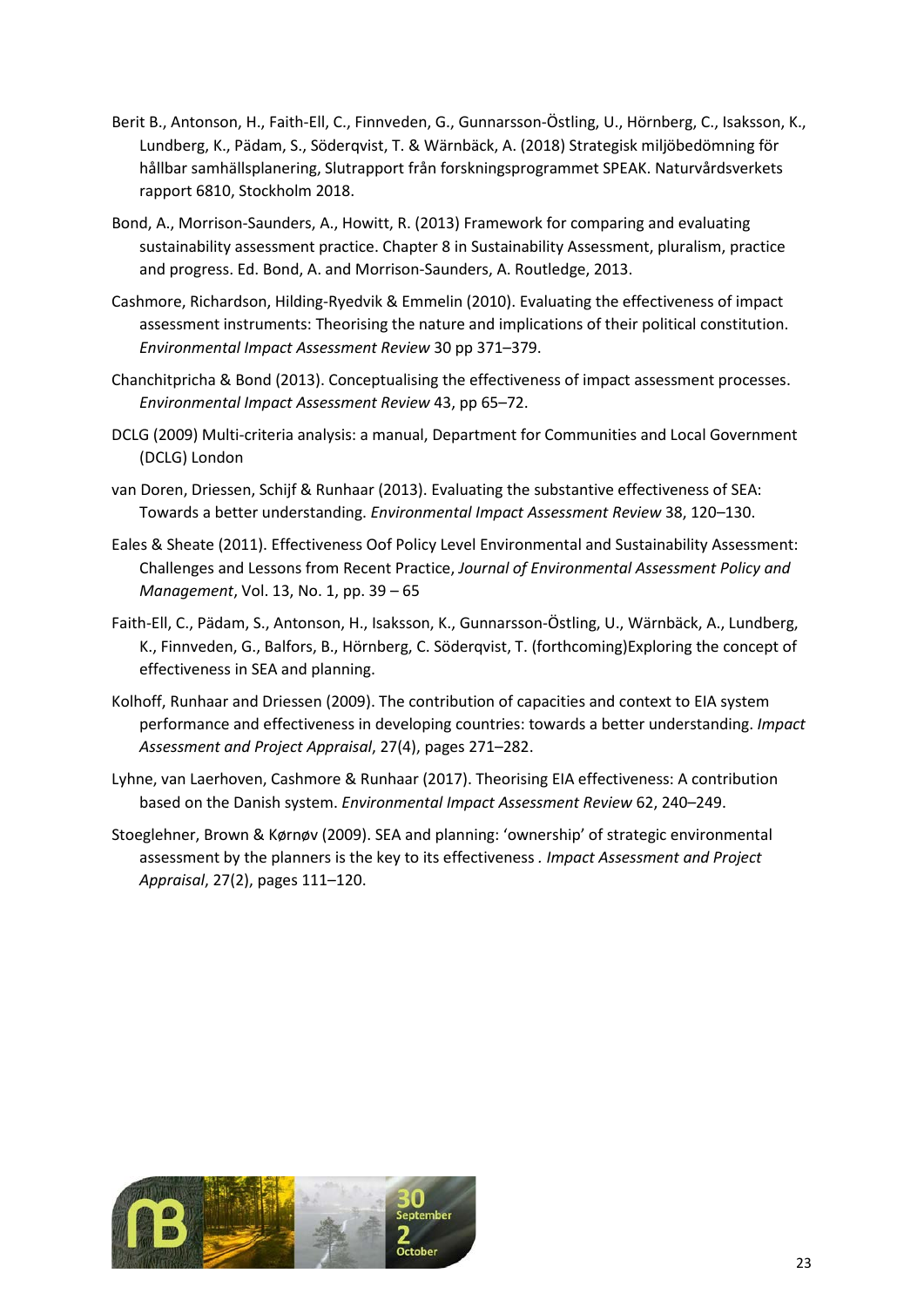## <span id="page-24-0"></span>**Why we need leadership in EIA more than ever!**

### **Ross Marshall1, \***

- <sup>1</sup> Leading Green Consultancy & Training
- \* E-mail: [ross@leading-green.com](mailto:ross@leading-green.com)

**Keywords:** EIA, leadership, management, sustainability, project team, decision-making

### **Abstract**

Leadership is an oft-used and sometimes nebulous term, particularly in the field of Project Management. EIA professionals often start their career based on their technical or social science competency arising from their first degree. Very soon they are asked to take on greater responsibility for a wider group of multi-disciplinary experts. Not only does this require team leadership competencies but their project visibility requires them to interface with a wider array of leaders and professions within the Project team.

Although leadership is not traditionally taught in science or social graduate programmes, EIA practitioners often possess many of the qualities that are needed to excel at leadership. Four key leadership areas are identified as strong indicators of EIA leadership, these are summarised as:

- 1. **Systems Thinking**: The intellectual flexibility to see the bigger picture, as well as assessing complex problems, formulating design changes or mitigation solutions, and generating action plans. In addition to appreciate social and technical details—and to shift perspective between competing interests in order to develop strategies that resulting in optimal solutions for all stakeholders.
- 2. **A Sustainability Mindset**: A strong interior sense of purpose combined with a worldview that incorporates a long-term orientation and an inherent motivation to address future sustainability challenges.
- 3. **Visioning**: Influential in promoting environmentally inclusive design within the primary scope and purpose of the project mandate, helping to embed sustainability/Env/Soc thinking into the project team's decision-making within this and future projects.
- 4. **Relationship Building**: An understanding of internal and external stakeholders across professions, cultures and backgrounds; an advocate of diversity of opinions; and the desire to build productive, long-term relationships with key stakeholders.

To operate successfully at this level requires a wider range of skills and development needs that many EIA specialists have not been prepared for – or even considered necessary. Managing responsibility both for the EIA team and the EIA procedural steps, the EIA manager must also act across a wider spectrum of holistic leadership values relating to the ethics, social justice, behaviours and scale of impacts for the proposed development. Interfacing to influence the key decision makers requires not only an understanding of their personal power as a leader, but also the framing of discussions in language better understood by other professions and acting as the interface between the competencies of the other EIA practitioners and how they influence better design, decisionmaking and legacy considerations in the rest of the team.

This paper seeks to start a conversation and debate in leadership in EIA, to define some of the characteristics of EIA leadership to help identify the traits that are most likely to be influential in

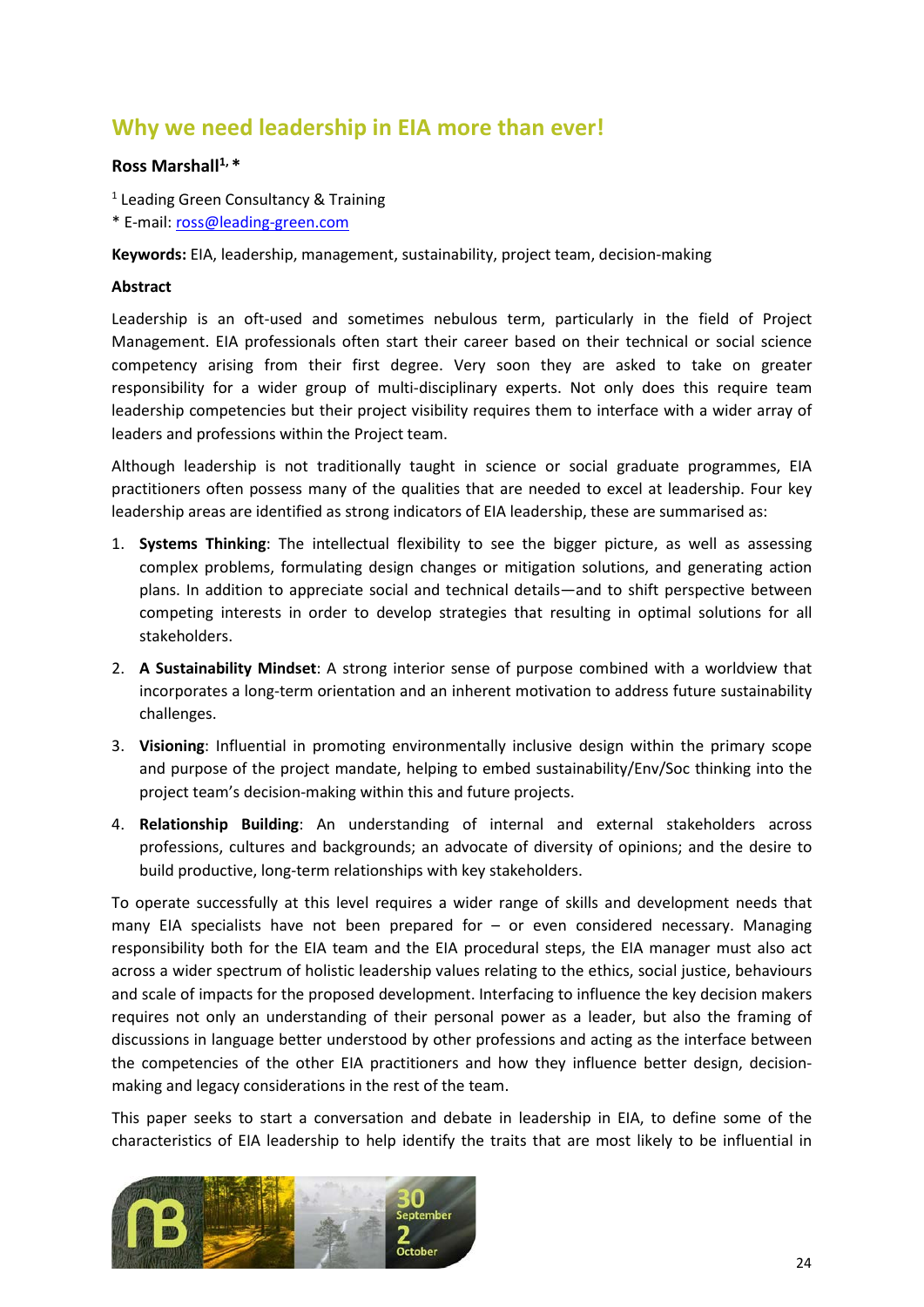helping determine sustainability and under-right the influence and value that EIA can bring to projects. Many of the views expressed are based on experience but some qualitative research in this area is included. We offer ideas on how to find and develop EIA leadership and look at the concept of leadership in EIA, highlighting specific leadership roles and analyses the 'freedom to operate' that often influences EIA leadership ability and influence.

There is an urgent need in business today for a new type of leadership—one that makes the longterm sustainability of our world a top priority. Considering the challenges, we face today, there has never been a more important time for effective leaders in EIA to step forward and influence large scale construction projects!

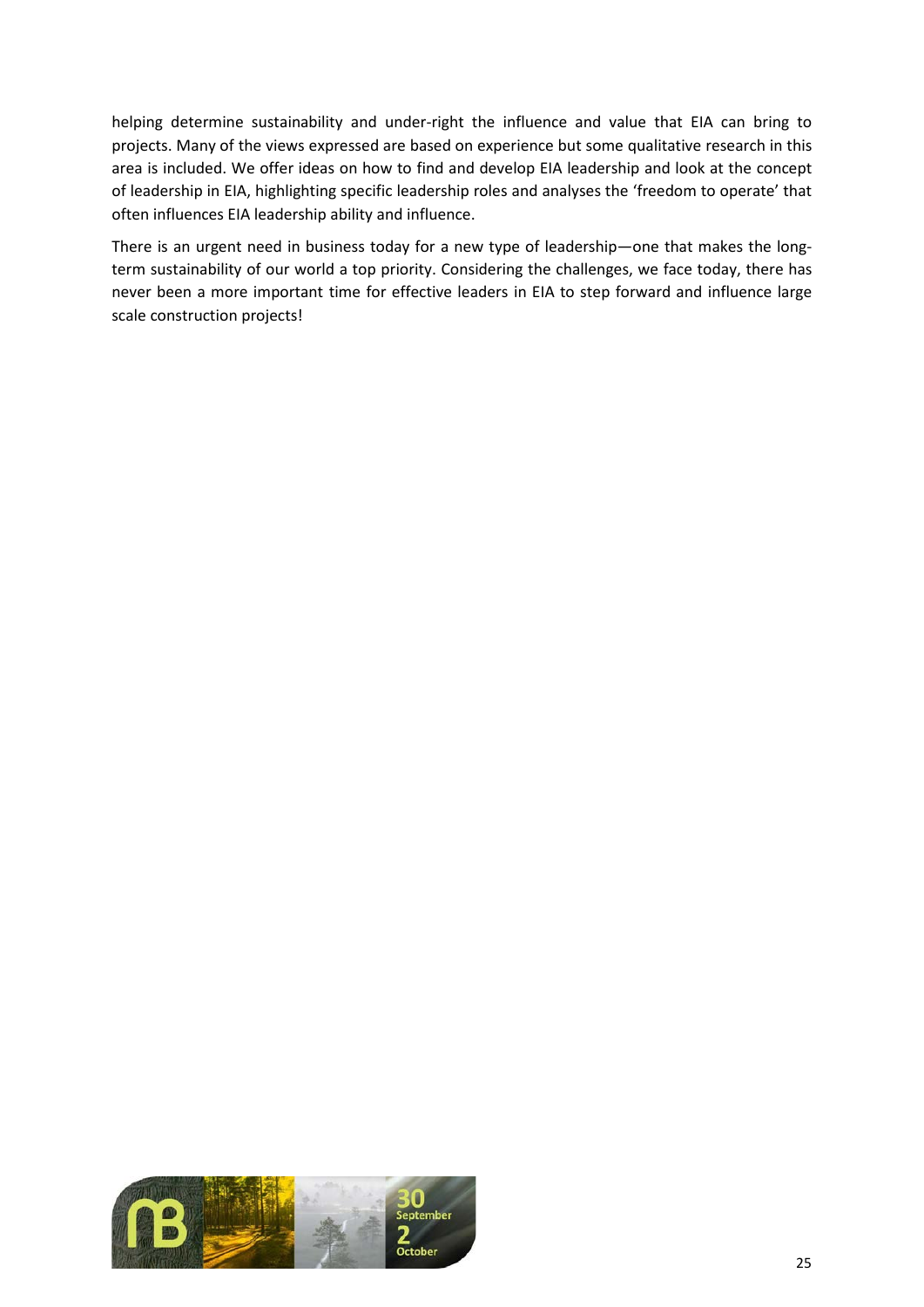# <span id="page-26-0"></span>**Making research matter (more) in favour of sustainability – a reflection upon future research within the cross-field of impact assessment and decision-making**

### **Lone Kørnøv1, \***

 $<sup>1</sup>$  The Danish Centre for Environmental Assessment</sup>

\* E-mail: [lonek@plan.aau.dk](mailto:lonek@plan.aau.dk)

**Keywords:** research, decision-making, science-accumulation, change agency

### **Abstract**

This presentation reflects upon two potentials for future research within impact assessment:

- 1. The relevance and consequences of theories and insights about policy- and decision-making processes and the role of knowledge therein, and
- 2. Collaborative knowledge production linking research, practice and decision-making.

The scholarly discussion about the role and effectiveness of IA as a tool to promote sustainable development has increased, and it has been questioned if IA has the wanted impact. Much has changed over the last decades – and there is growing literature and knowledge base on real policy and decision making involved in IA; increasing our capacity for scientifically framing a more realistic and comprehensive approach to IA and decision-making.

Firstly, the presentation reflects upon the question to what extend we are actually progressing, when it comes to IA research cumulating by building upon other fields' theories, and discusses indications of significant potentials to realize.

Secondly, the presentation reflects upon the argument that science and practice needs to be connected in order to make 'green knowledge', and that we experience a general move towards more externalist approach in which factors not being part of the academic discipline, decides scientific development. Different modes of research, representing different ways science is interacting with society, are presented and discussed.

Synthesizing; making research critically matter more for policy- and decision-making in favor of sustainability, the presentation argues research need to be further guided by insights into the nature of decision-processes and the ways to influence these processes – achieved through both 'scienceaccumulation' and practice engagement – and that reflections upon balancing the externalist and internalist approach is strongly needed.

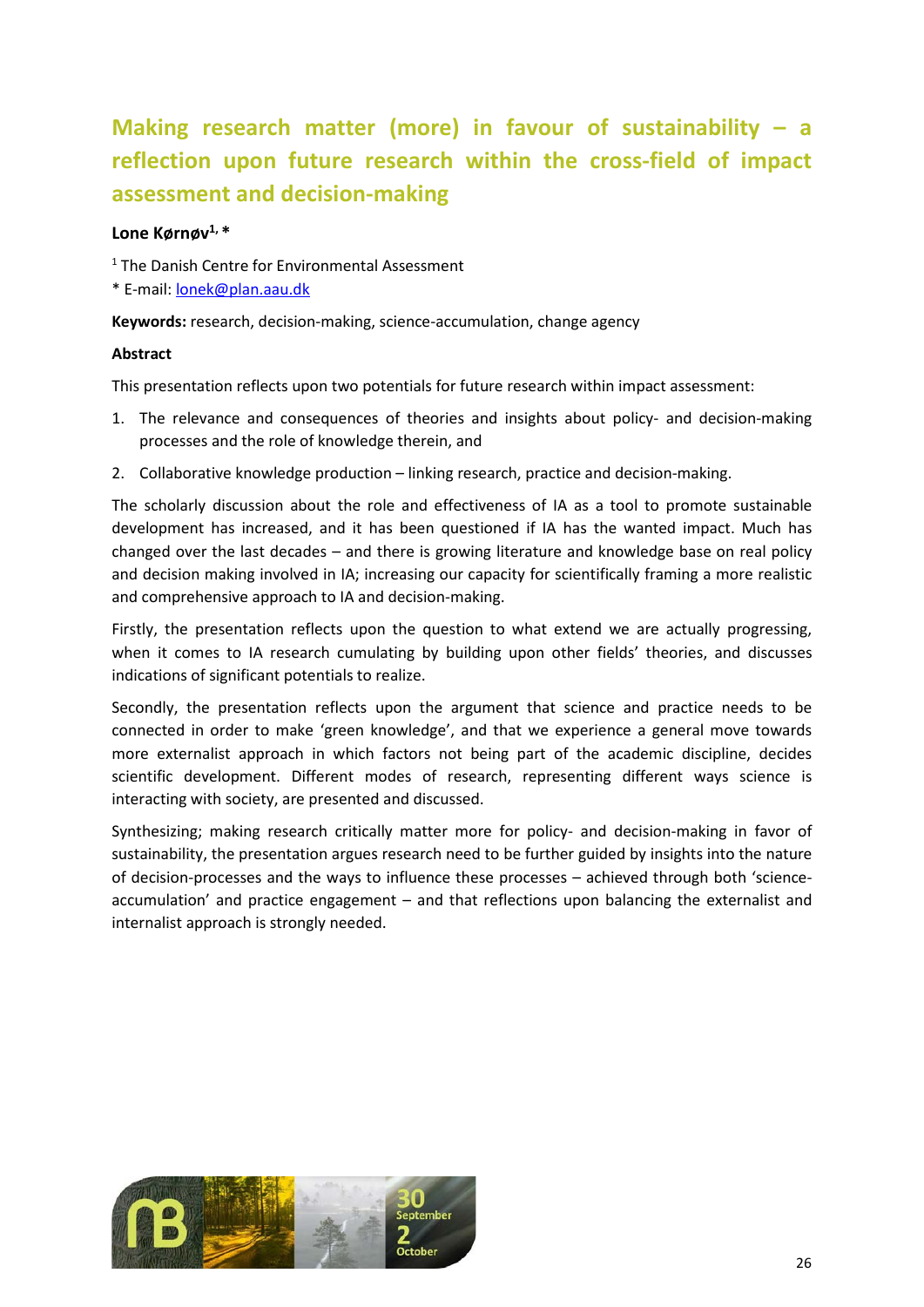## **Parallel Session 4**

Biodiversity, ecosystem services, and Appropriate Assessment of Natura 2000 areas in IA

## <span id="page-27-0"></span>**Implementing ecosystem services by detailed physical planning**

## **Josefin Kofoed Schröder1, Anna Jakobsson2, Berit Balfors3**

- <sup>1</sup> Sweco Environment Sweden
- <sup>2</sup> Municipality of Upplands Väsby
- <sup>3</sup> Royal Institute of Technology

**Keywords:** ecosystem services, detailed physical planning, implementation of sustainable development

#### **Abstract**

ISSUE (Integrating Sustainability Strategies in Urban Environments) is a research project with the overall aim of developing innovative strategies to support sustainable development in urban and peri-urban areas in Sweden. In addition, the aim is to advance knowledge regarding sustainability through multi-stakeholder collaboration. In order to reach a deeper understanding of these processes, the consultant company Sweco (in collaboration with Royal Institute of Technology) has carried out an interview study with officials (physical planners, environmental planners, building permits administrators and development engineers) of municipalities in the Stockholm vicinity and representatives at construction companies active in the Stockholm region.

The preliminary results of the project indicate that the detailed physical planning process carried out by the municipalities has a crucial role for implementing sustainability solutions in practice.

However, the study shows that regulating ecosystem services in detailed planning is a challenge and that some are even harder to regulate than others. The Swedish legislation for physical planning is primarily focused on the issues of design and much less on issues concerning for example nature preservation, management of surface water or local cultivation. Thus, ecosystem services connected to esthetical values are more manageable than those connected to ecological values. The physical planning process is therefore insufficient as a sole tool for the regulation of ecosystem services in urban development and to make such regulations more efficient, several respondents raise the issue of legislation changes.

The interview study also identifies other tools for the implementation of ecosystem services in urban development, such as requirements for the acquisition of land (in cases where the municipality is the land owner), regulations in implementation agreements and bonus systems. These tools are both valuable and maybe even necessary complements to the planning process, in order to regulate and implement ecosystem services in urban development.

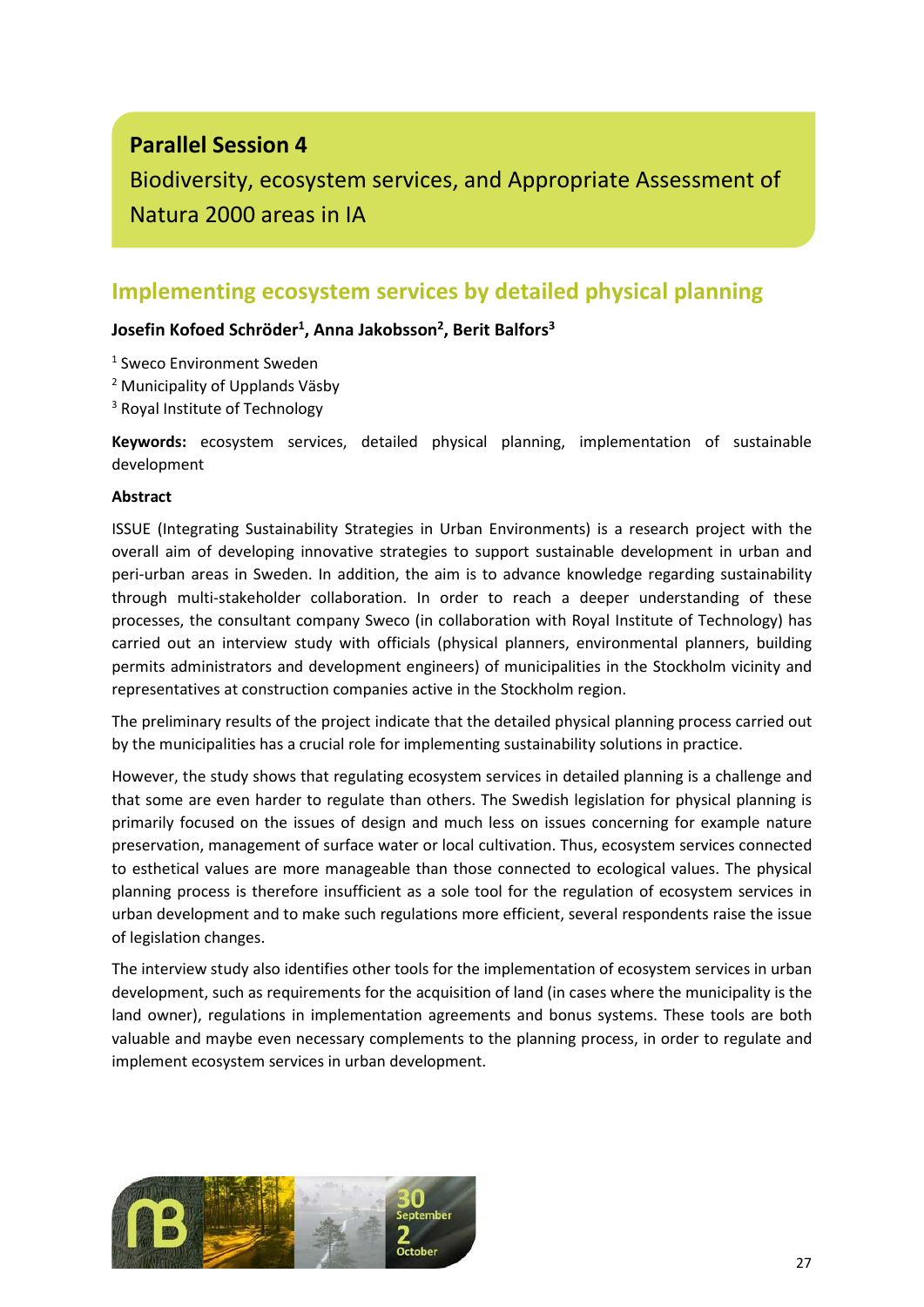## <span id="page-28-0"></span>**Experience of impact assessment in state owned forests in Latvia**

### **Ieva Rove1,\*, Laila Sica1**

<sup>1</sup> LVM – the Joint-Stock Company "Latvia's State Forests"

\* Corresponding author: [I.Rove@lvm.lv](mailto:I.Rove@lvm.lv)

**Keywords:** impact assessment, forest infrastructure, proactive professional communication, professional competence of staff

### **Abstract**

The Joint-Stock Company "Latvia's State Forests" (in further text - LVM), established in 1999, manages over a half of Latvia's forests, in terms of numbers – net turnover 276 million euro, average volume of wood sales per year 6 million m3. LVM in a form of corporation, manages state-owned forests. Integrated management considering nature conservation and maintenance of biological diversity takes important place within strategic and tactical planning of lands managed by the LVM.

Main areas of activities of the LVM are connected to supply of timber assortments, fuel chips, seeds and plants, recreation and hunting services and mineral resources. Important part of successful management is forestry infrastructure construction, reconstruction, maintenance and surveillance. Forestry infrastructure particularly consists of forestry roads and drainage systems, large culverts, bridges and rail crossings etc.

LVM has in its possession more than 11,000 km of forest motor roads, which together with 5,000 km of natural driveways and 2,830 km of roads belonging to other owners make up 1.1 km/100 ha road network density. Average 300 km forest road building per year carried out. As well, 464,054 ha of ameliorated areas are in LVM possession. Total length of the drainage network is 43,680 km. 15 000 to 30 000 ha of ameliorated areas per year are reconstructed to improve and maintain their functions. So, this is significant amount of existing and planned objects even on the State level.

For each planned forestry infrastructure object and acquisition of mineral deposits initial environmental impact assessment has carried out according special procedure within the rules of LVM. Within this process, field work is carried out by LVM staff - bird, plant species and habitat expert, to register all nature values on a site and within proposed impact area of planned activity. Thus, possible to analyse and assess real situation in a field, combined with all another data available as well as legal status of the site. All proposed actions to minimize possible negative impact on environment is planned according to special environment requirements and expert additional suggestions. Nevertheless, specific criteria of FSC and PEFC forest management certification systems are taken into account in the assessment to provide integral assessment of all binding aspects. Special plant and bird species, European Union importance habitats monitoring is carried out by LVM staff to ensure overall forest related ecosystem quality.

After the inner environmental impact assessment, the proposal of planned activity is submitted further according to the legal frame of environmental impact assessment system in Latvia.

This system provides high level of expert competence within LVM staff, nevertheless there are some professional challenges in information exchange, professional communication process and interpretation issues with legal authorities.

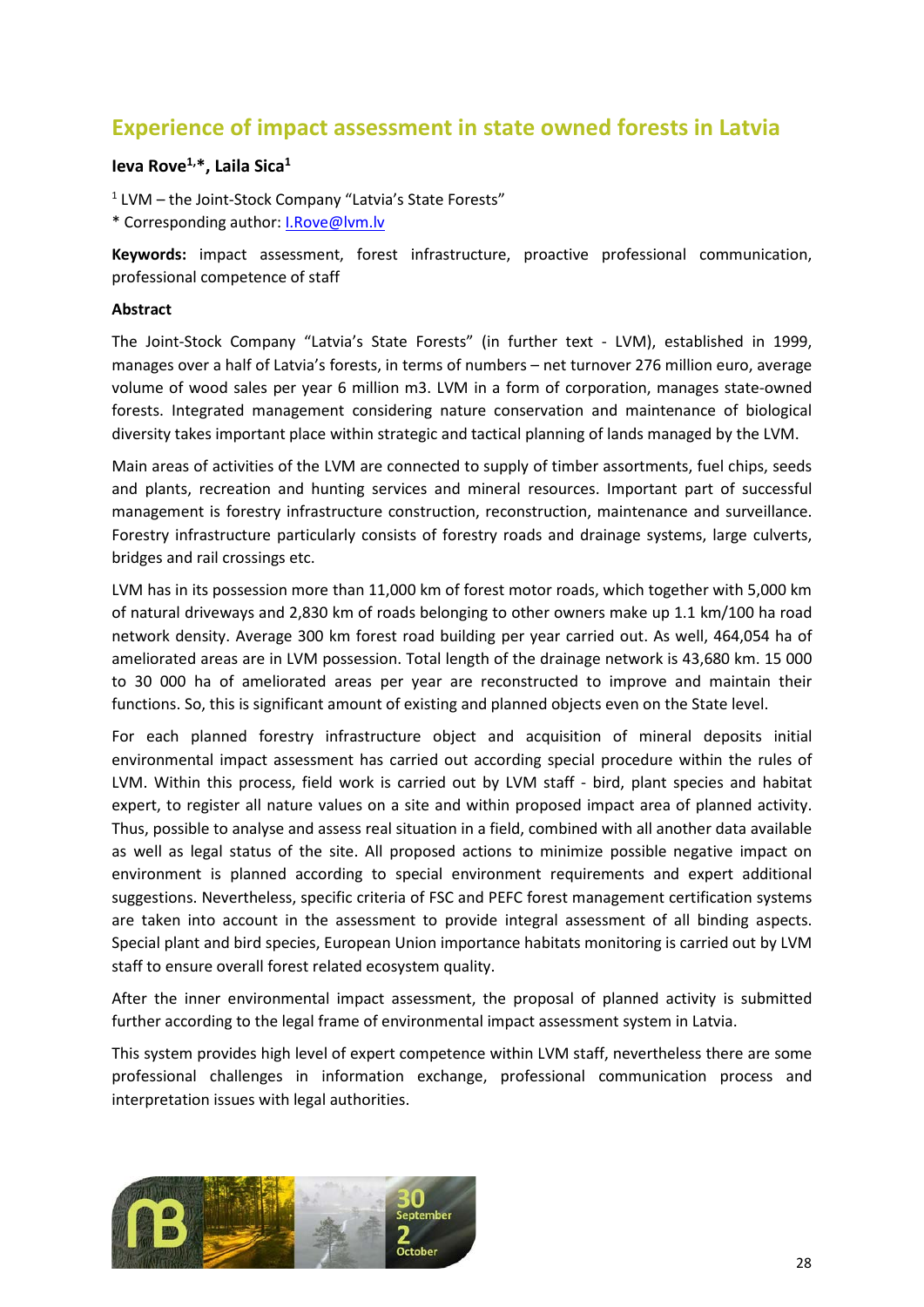# <span id="page-29-0"></span>**Green infrastructure planning guide**

## **Riin Kutsar<sup>1,2</sup>, Pille Metspalu<sup>1,3,\*</sup>**

**<sup>1</sup>**Hendrikson&Ko Ltd **<sup>2</sup>**Estonian Association of Impact Assessment **<sup>3</sup>**Estonian Association of Spatial Planners

\* Corresponding author: [pille@hendrikson.ee](mailto:pille@hendrikson.ee)

**Keywords:** green infrastructure, ecosystem services, spatial planning

### **Abstract**

Green infrastructure (GI) is a strategically planned network of natural and semi-natural areas with other environmental features designed and managed to ensure the functioning of natural processes, deliver a wide range of ecosystem services and mitigate the impacts of climate change.

Applying ecosystem approach (which aims to integrate the management of land, water and living resources in a way that promotes conservation and sustainable use) in GI planning plays important role in maintaining functionally and spatially connected, healthy ecosystems providing goods and services sustainably.

Considering fundamental aims of GI and recent approaches to GI planning, the analysis of Estonian GI was conducted and new GI planning guide was developed within the framework of the project "Developing tools for the assessment and prognosis of biodiversity status, closely linked to socioeconomic and climate change aspects, as well as for the improvement of biodiversity data accessibility." (ELME). Project was ordered by the Estonian Environment Agency and funded from European Union Cohesion Fund, Environmental Investment Centre and Ministry of Environment of Estonia.

The aim of the GI guide is to provide practical advice on how to plan and use GI as ecologically connected network of ecosystems, which deliver a wide range of goods and services in a long-term perspective.

Our presentation gives an overview of the GI planning guide compilation process. We highlight challenges faced during the process and describe first implications in implementing the guide in local municipalities' comprehensive plans.

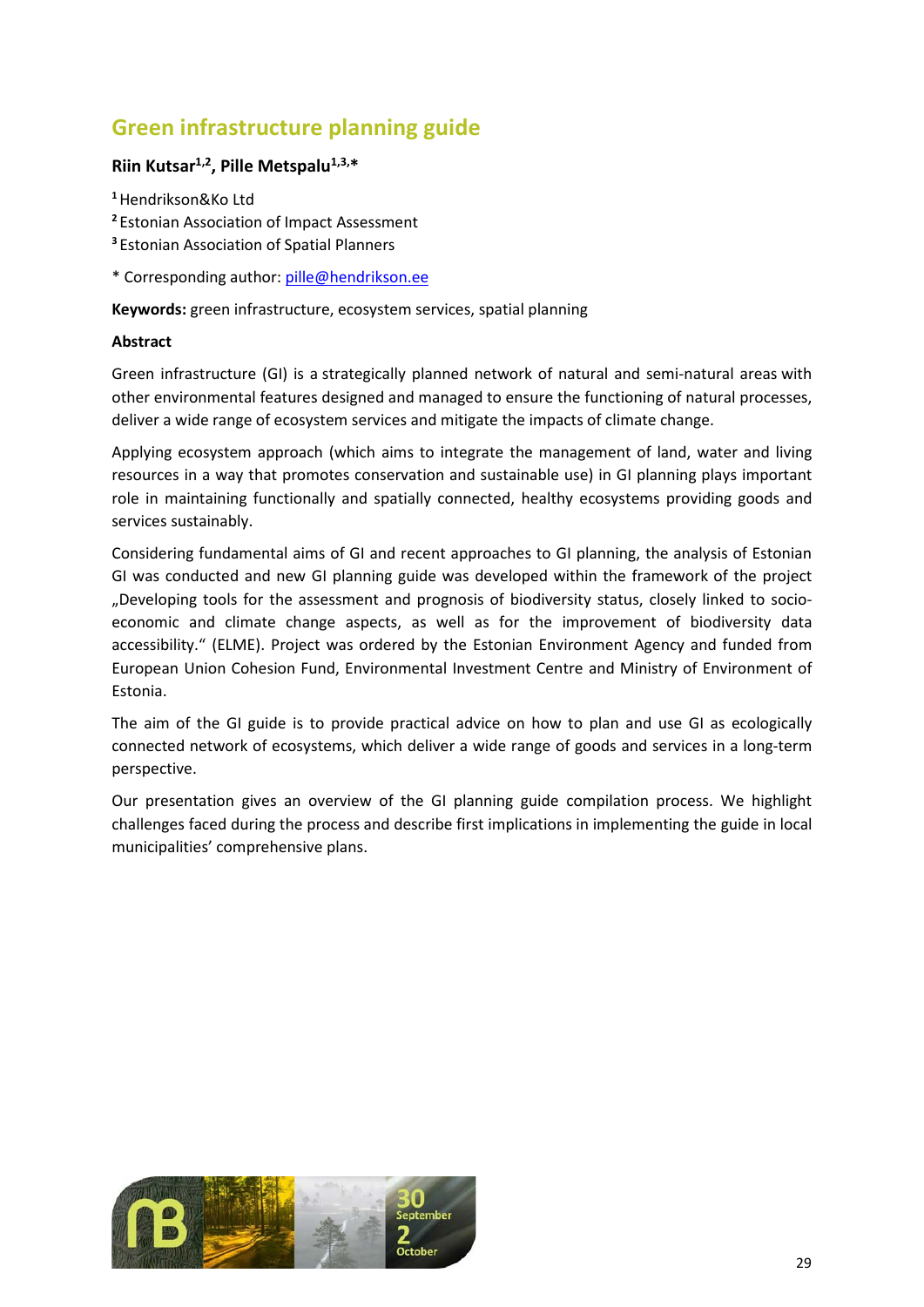# <span id="page-30-0"></span>**The value scale foundation and institutional aspects of impact assessments**

### **Miklós Zsolt Szilvácsku1,\***

**<sup>1</sup>**Szent István University, Department of Landscape Planning and Regional Development, Hungary \* E-mail address: [zsolt.szilvacsku@respect.hu](mailto:zsolt.szilvacsku@respect.hu)

**Keywords:** planning and management system, landscape level, community value scales, accepted values, impact assessment

### **Abstract**

During the 40 years history of the development of impact assessments, a number of scientifically established and, at the same time, practically proven procedures and methods were developed and became common practices. Impact assessments were developed in a number of subject matters and at different decision-making levels (for example, health, environment, regional, etc.). It is becoming more and more evident that in spite of varied methodologies and broad incidence, impact assessments can, only very seldom, be in the focal point of sustainability related decisions, and can seldom achieve that impact assessments are not only one of the many boards to which the decisionmakers either pay attention or not. It is a fundamental issue, whether impact assessments can actually contribute to putting the sustainability aspects into the forefront of the individual and community value scales.

Based on my examinations and surveys I drew the conclusion that the possible trend for further development of impact assessments, the sustainability focused development, means, on the one hand, the renewal of the planning and management systems of public policy from a social-ecological perspective and, on the other, the development of decision-making and impact assessment culture focusing on the values of sustainability and development.

The suggested way of IA's development can be summarised in the following:

- 1. Sustainability impact assessments can be carried through if they are matched to the decisionmaking and planning levels, are shaped together with them, and are adapted to the given conditions.
- 2. Development of a positive approach to sustainability and the joint interpretation of the frameworks of sustainability to the given space (for example the landscape) and subject matter.
- 3. Inclusion of the impact assessment chain into the regulation, and its consistent application, namely importance of reducing the distances with feedback both in time and space.
- 4. Development of a set of criteria on the basis of landscape sustainability, identification and systematisation of the common value elements and overlapping consensus.
- 5. Promoting the processes of community, individual and organisational learning and the conscious implementation of knowledge management (multi-level learning), which benefits from the results of the participation-based theory elements of communication research. (participation based social learning).

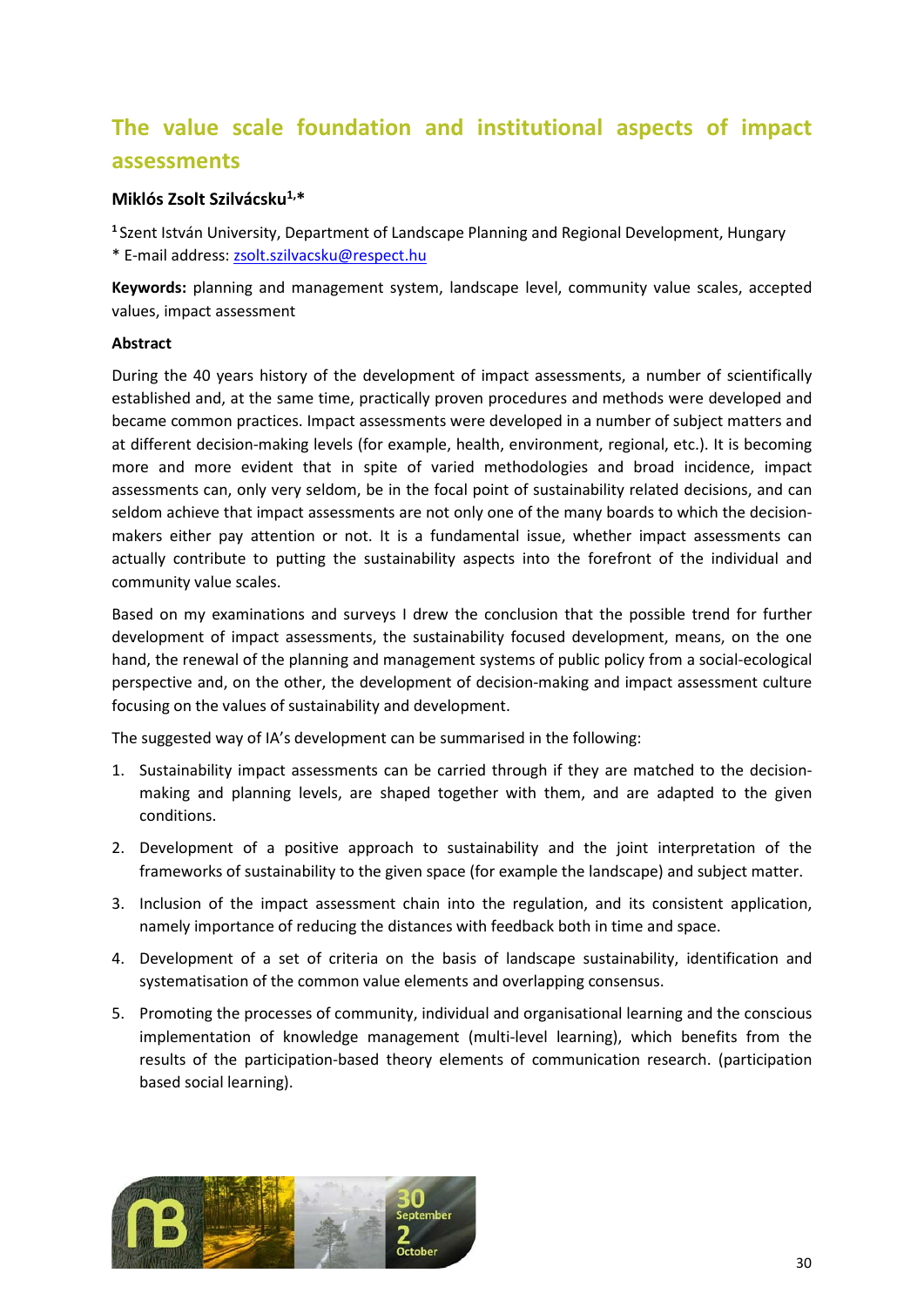- 6. Further development of the legal and institutional frameworks (public administration, government) necessitated along the core values of landscape sustainability and development, and system level, comprehensive approach to planning.
- 7. The values of personage, solidarity and subsidiarity shall be put into the centre. As to the values, guaranteeing vitality and resilience shall be researched and practically enforced in connection, with the ecosystems and the local communities.
- 8. I propose that the landscape, as a living space, shall be managed as a system, as one fundamental unit of planning and development. The landscape, as an principal ecological and social unit, shall be managed in the planning, impact assessment, management and economic systems, promoting this way the strengthening of landscape knowledge, identity, culture, communication and community.

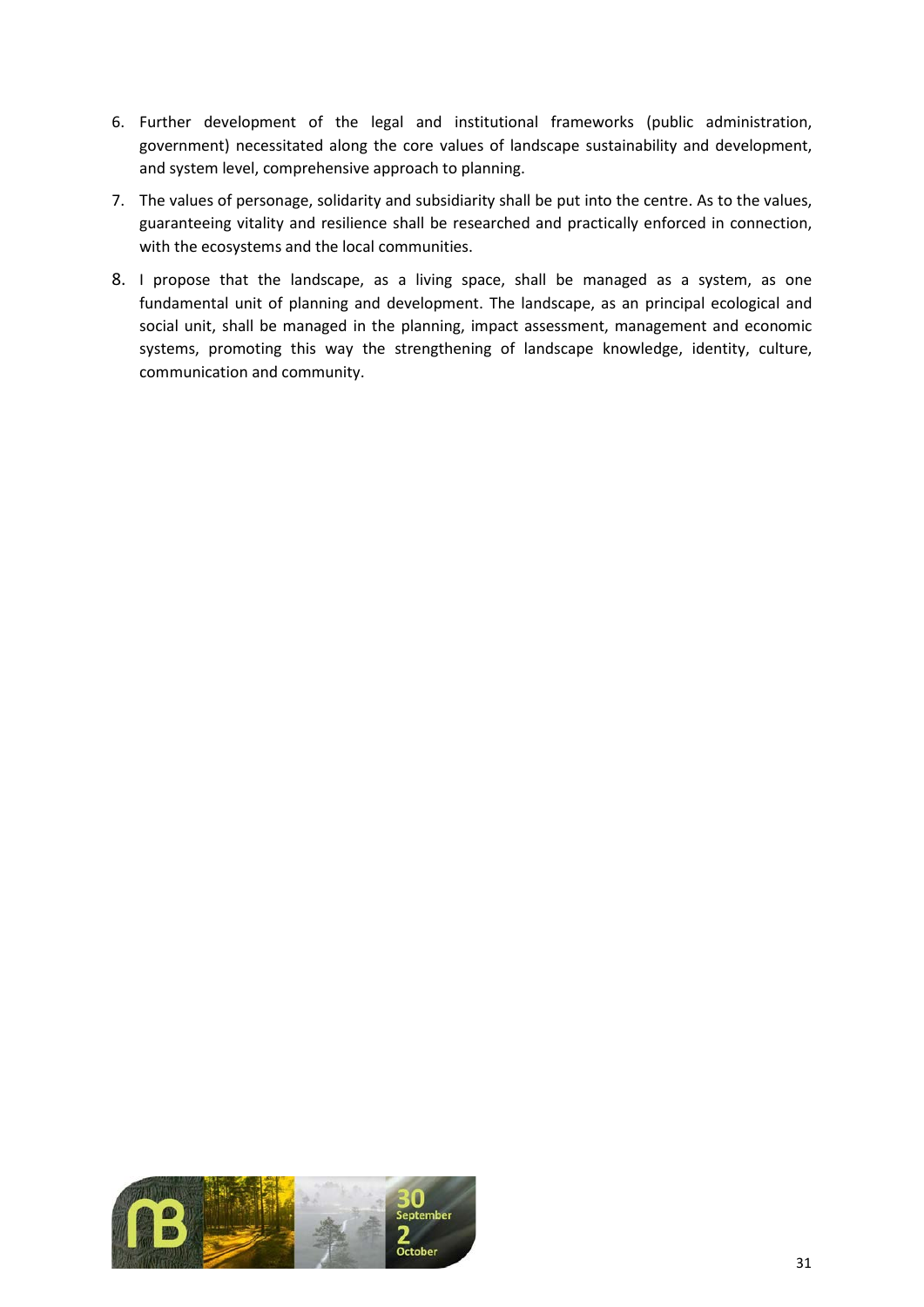# **Parallel Session 5**

Legal system, capacity building and guidance as drivers of effectiveness of IA

# <span id="page-32-0"></span>**Role of law in enhancing the effectiveness of EIA practice**

### **Ismo Pölönen1,\***

**<sup>1</sup>**University of Eastern Finland, Law School

\* E-mail: [Ismo.Polonen@uef.fi](mailto:Ismo.Polonen@uef.fi)

**Keywords:** EIA Law, effectiveness, public participation, follow-up, EIA report, scoping

### **Abstract**

Aim of the presentation is to facilitate discussion on the relationship between EIA law and practice and introduce key findings of the research project "EIA Law in Transition – Keys for Smart Re-design and Implementation (EIALAW)". When do we need legal steering? What type of regulation should be used to ensure simultaneously the realization of the EIA principles and qualities of smart regulation? Our recent research indicates that some significant areas of EIA, e.g. public participation, have evolved without support of direct legal obligations. Some other elements, such as EIA follow-up, are underdeveloped, and seems to be in a need of legal push.

Furthermore, our research identifies the ambiguity of the requirements for EIA report as a potential cause of new legal disputes. This type of implications can be tackled by high quality scoping process where the core content of the EIA report is pre-determined in a coherent way. The research also suggests that interpretation of EIA legislation should not be detached too far from substantive legislation that primarily mandates the scope of information that can be given legal weight in the formal decision-making. Overall, well-designed EIA law functions as crucial catalyst for utilizing preventive, integrative and democratic functions of EIA in practice.

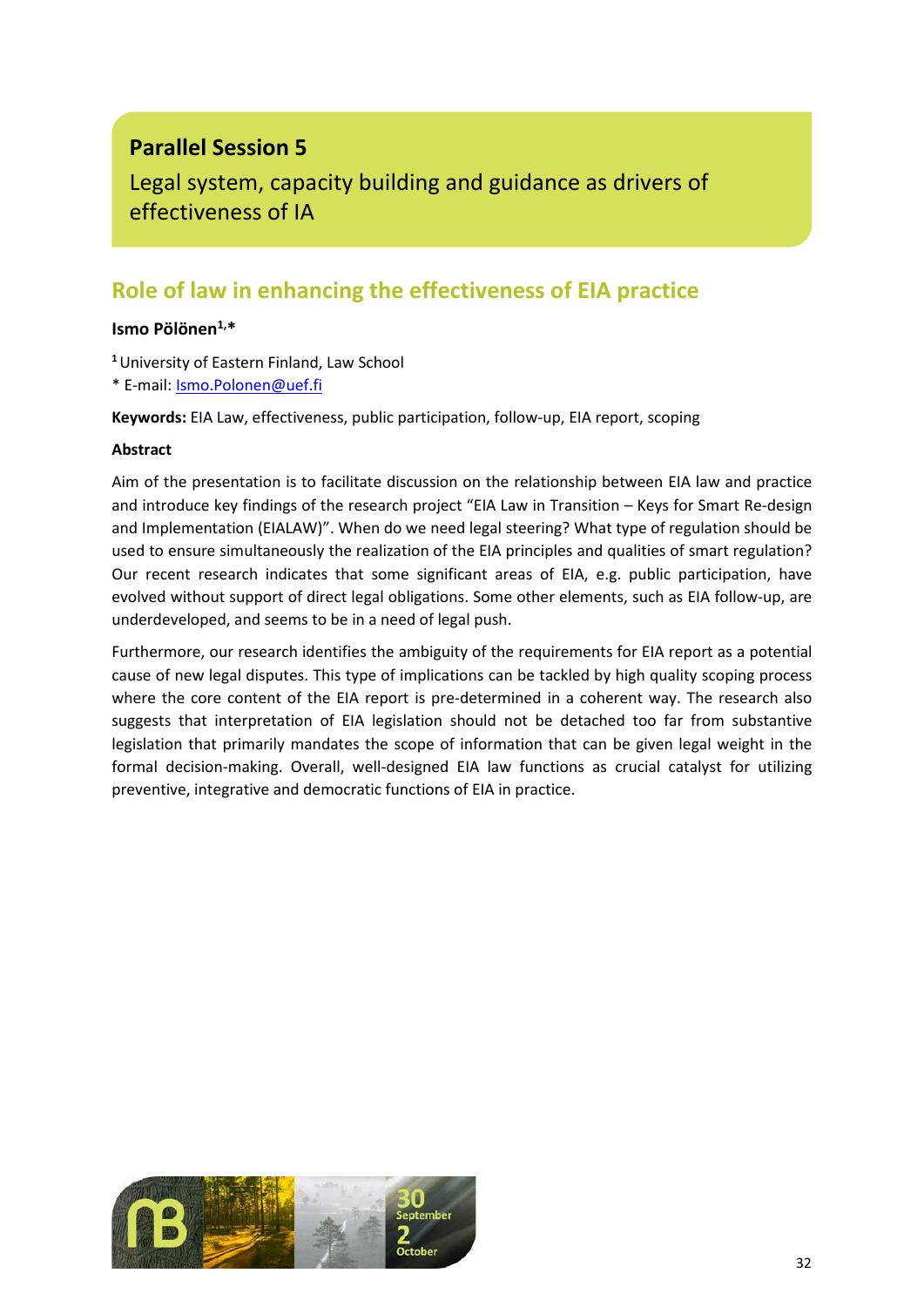# <span id="page-33-0"></span>**Learning in German maritime spatial planning and strategic environmental assessment**

### **Gesa Geißler1,\*, Johann Köppel1, Anke Rehhausen1**

1 Technical University of Berlin, Environmental Assessment and Planning Research Group \* E-mail address[: gesa.geissler@tu-berlin.de](mailto:gesa.geissler@tu-berlin.de)

**Keywords:** maritime spatial planning, institutional learning, SEA

### **Abstract**

The capacity for institutional learning (double loop learning) and transformative capacity has been identified as one element constituting effectiveness and quality of impact assessment systems [1,2]. Several authors have aimed at studying how impact assessments have triggered institutional learning [e.g. 3,4,5]. Wallington et al. [6] describe double loop learning as to "change the way decisions affecting the environment are made, to question the type of development proposed and [...] to at least implicitly question the automatic equation of technological innovation and industrial progress with (sustainable) development" [cited by 7].

We use a case study approach for providing evidence of institutional learning and transformation in federal level planning and SEA processes in Germany. We analyse the Maritime Spatial Planning for the German EEZ with its integrated SEA process. This case is of special interest as the recently launched plan amendment and SEA process provides the opportunity to study the case via direct observations.

The SEAs for the original MSPs adopted in 2009 were the first being conducted by the responsible authority, the Federal Maritime and Hydrographic Agency and amongst the first SEAs conducted by a federal agency in Germany at all [8]. Furthermore, Germany was a pioneer in maritime spatial planning with the adoption of the 2009 plans [9]. An evaluation of the SEA for the 2009 MSPs [10] revealed several shortcomings related primarily to the timely involvement of the public, the assessment of alternatives and the consideration of cumulative effects [9]. In 2018, an amendment process of the German EEZ MSPs for the (North and) Baltic Sea has been initiated and allows for studying progress compared to the 2009 initial approach.

First results indicate that some signs of institutional learning can be found. This includes the creation of a Scientific Advisory Committee which has been launched even before the plan amendment processes was officially started. This committee has been established to broaden the knowledge and methodological basis, to safeguard the use of best available science both in the making of plans and procedural steps, thus to provide a peer-review process and to enhance credibility and trustworthiness of the amended MSPs and the SEA process. With a recently announced time- and workplan for the MSP amendment process there are indications that e.g. early involvement of the general public and agencies, also in a transboundary context, starting with the scoping process will be realized other than in 2009.

We will discuss the relevance of impact assessment for those changes and if certain characteristics [internal "conditions" by 11] of the planning task and the responsible agency can be identified. This includes, for example, the active involvement of agency staff in projects (e.g. Baltic Scope, SEANSE,) and transnational networks (e.g. HELCOM, OSPAR). Furthermore, with maritime spatial planning being a rather novel planning task for the Federal Maritime and Hydrographic Agency, path-

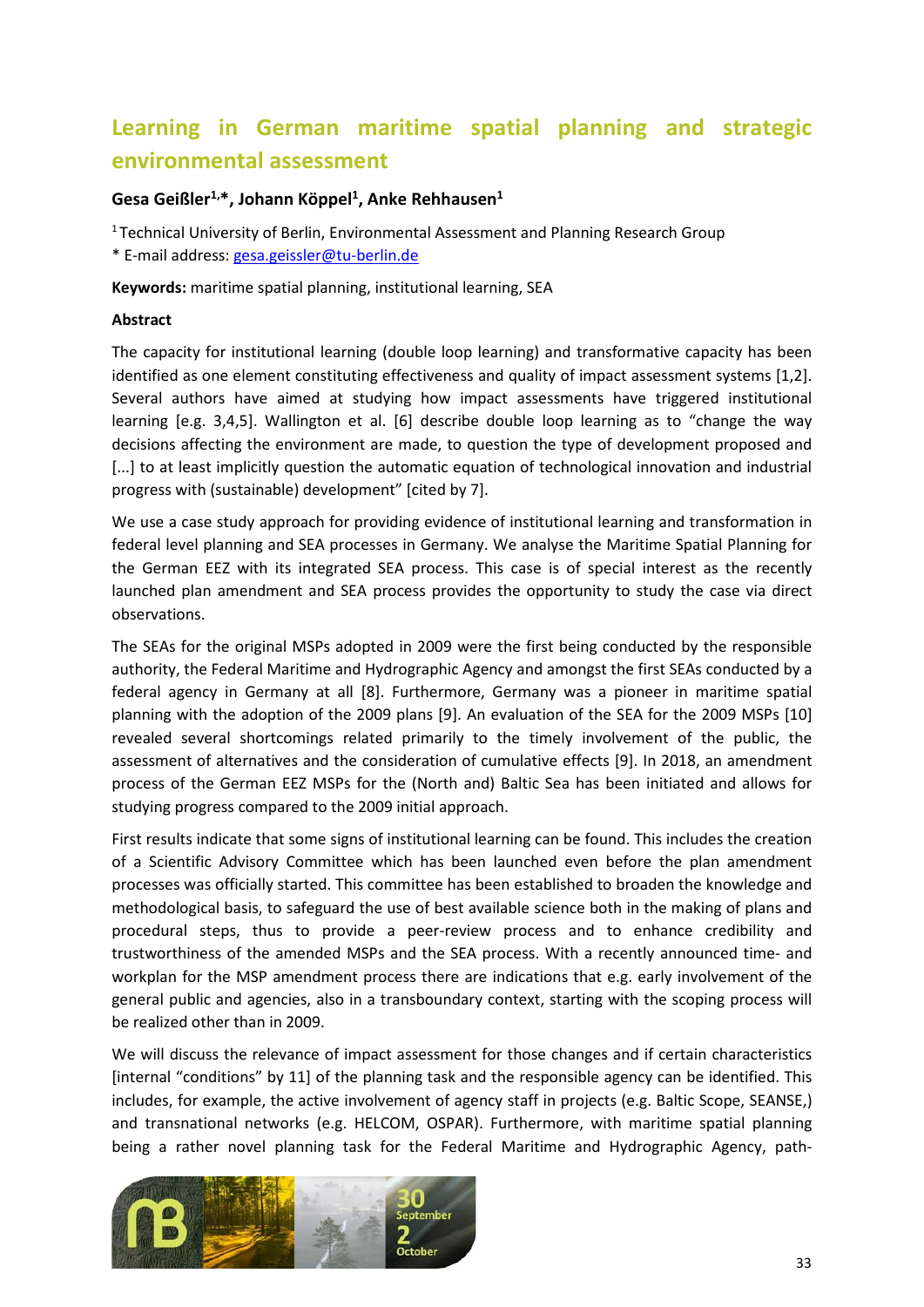dependency and lock-in [12] of staff and processes are seemingly less dominant and changes are still more likely to happen. We will compare the MSP case to other German federal level SEA cases [9].

### **References**

- [1] Bond, A.J., Retief, F., Cave, B., Fundingsland, M., Duinker, P., Verheem, R., Brown, A.L. (2018): A contribution to the conceptualisation of quality in impact assessment. Environmental Impact Assessment Review 68: 49-58.
- [2] Bond, A.J., Morrison-Saunders, A., Howitt, R. (2013): Framework for comparing and evaluating sustainability assessment practice. Sustainability assessment: pluralism, practice and progress: 117-131.
- [3] Sánchez, L.E., Mitchell, R. (2017): Conceptualizing impact assessment as a learning process. Environmental Impact Assessment Review 62: 195-204.
- [4] Jones, M., Morrison-Saunders, A. (2017): Understanding the long-term influence of EIA on organisational learning and transformation. Environmental Impact Assessment Review 64: 131- 138.
- [5] Jha-Thakur, U., Gazzola, P., Peel, D., Fischer, T.B., Kidd, S. (2009). SEA effectiveness the significance of learning. Impact Assessment and Project Appraisal, 27(2): 133–144.
- [6] Wallington, T., Bina, O., Thissen, W. (2007): Theorising strategic environmental assessment: fresh perspectives and future challenges. Environmental Impact Assessment Review 27: 569–584.
- [7] Stöglehner, G. (2010). Enhancing SEA effectiveness: lessons learnt from Austrian experiences in spatial planning. Impact Assessment and Project Appraisal, 28(3), 217-231.
- [8] Rehhausen, A., Köppel, J., Scholles, F., Stemmer, B., Syrbe, R-U., Magel, I., Geißler, G., Wende, W. (submitted): Quality of federal level strategic environmental assessment – A case study analysis for transport, transmission grid and maritime spatial planning in Germany. Environmental Impact Assessment Review.
- [9] Portman, M.E., Duff, J.A., Köppel, J. Reisert, J., Higgins, M.E. (2009): Offshore wind energy development in the exclusive economic zone: Legal and policy supports and impediments in Germany and the US. Energy Policy 37(9): 3596-3607.
- [10] Köppel, J, Geißler, G., Rehhausen, A., Wende, W., Albrecht, J., Syrbe, R-U., Magel, I., Scholles, F., Putschky, M., Hoppenstedt, A., Stemmer, B. (forthcoming): Strategische Umweltprüfung und (neuartige) Pläne und Programme auf Bundesebene – Methoden, Verfahren und Rechtsgrundlagen. Umweltbundesamt. research report.
- [11] Gazzola, P., Jha-Thakur, U., Kidd, S., Peel, D., Fischer, T. (2011): Enhancing Environmental Appraisal Effectiveness: Towards an Understanding of Internal Context Conditions in Organisational Learning. Planning Theory & Practice 12(2): 183-204
- [12] Dahmen, M. (2017): Alternatives in Energy SEAs. Master-Thesis. Technical University Berlin.

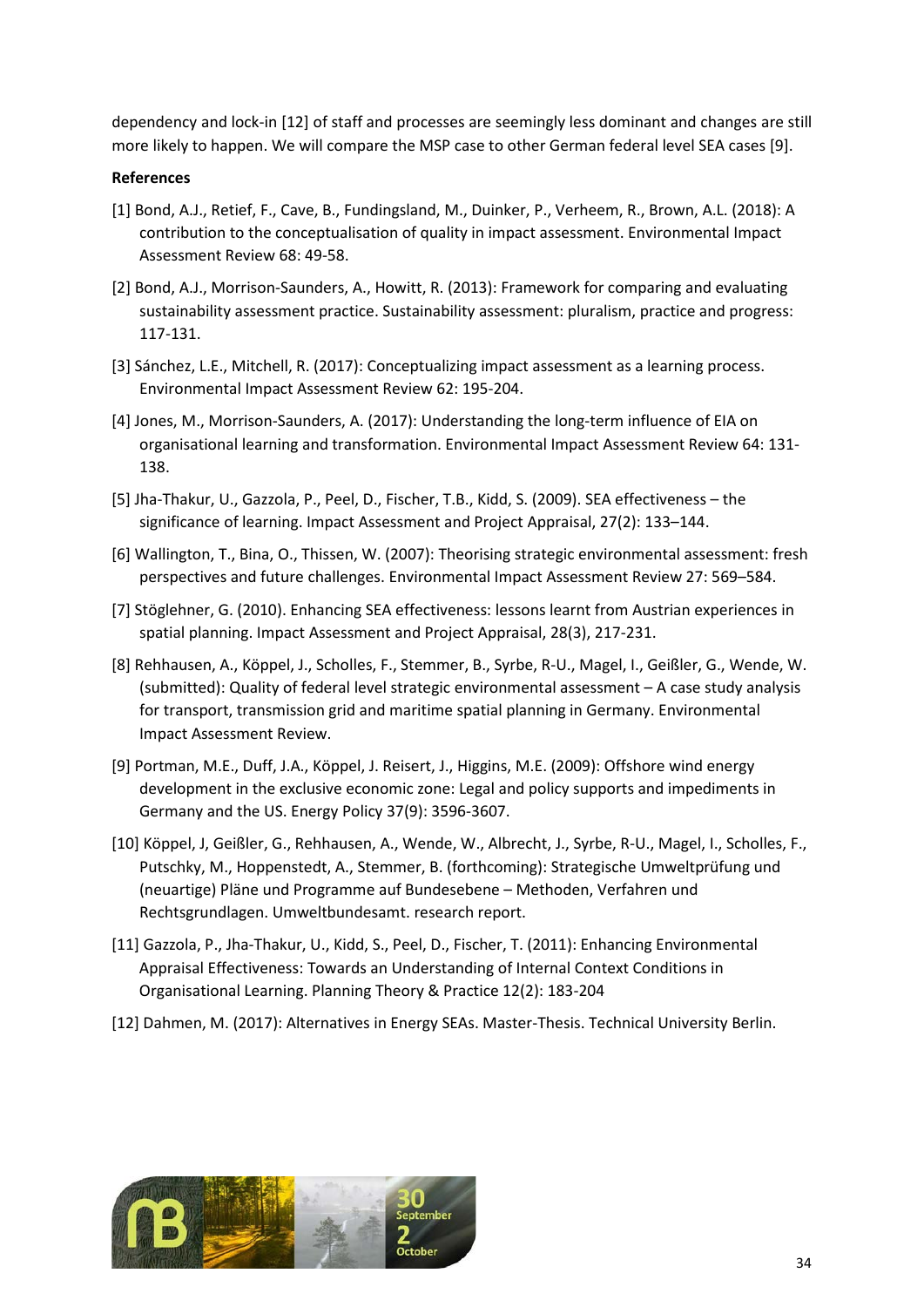# <span id="page-35-0"></span>**Experiences of capacity building for competent experts**

## Josh Fothergill<sup>1,\*</sup>, Robert Adamczyk<sup>2</sup>, Ben Cave<sup>3</sup>, Jo Murphy<sup>1</sup>, Rob Evans<sup>4</sup>

**<sup>1</sup>**Fothergill Training & Consulting Ltd

- **<sup>2</sup>** EBRD
- **<sup>3</sup>** Ben Cave Associates
- **<sup>4</sup>**Tripos Consulting Ltd
- \* Corresponding author: [Josh@fothergilltc.com](mailto:Josh@fothergilltc.com)

**Keywords:** competent, expert, skills, training

### **Abstract**

This paper will provide a reflection on a range of Environmental Impact Assessment (EIA) related training delivered to individuals who would already be considered both competent in practice and expert in their knowledge.

The paper draws from recent training experiences across three organisations: the European Bank for Reconstruction and Development (EBRD), Public Health England (PHE) and the World Bank. The paper will discuss the training techniques, challenges and benefits of continuing professional development.

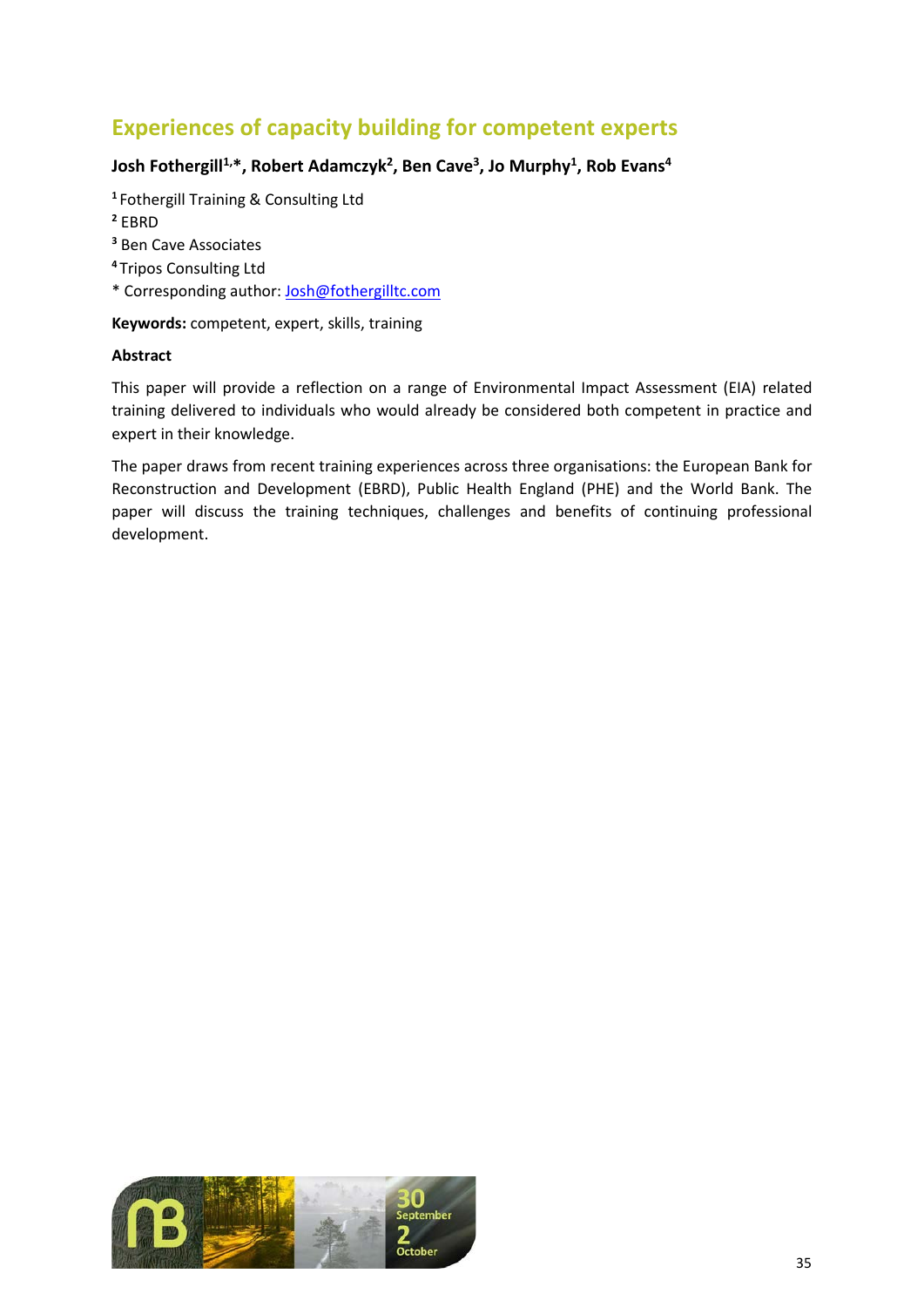# <span id="page-36-0"></span>**Educational EIA support material for (new) EIA authorities**

### **Kimmo Jalava1,\***

- <sup>1</sup> University of Eastern Finland
- \* E-mail: [kimmo.jalava@gmail.com](mailto:kimmo.jalava@gmail.com)

**Keywords:** support material, education

### **Abstract**

In Finland the renewed EIA legislation came into force in 2017 and after over 20 years of EIA in the country there is also a new generation of authorities filling positions to coordinate and guide the EIA processes. In order to support the transition the Ministry of Environment has been producing webbased educational material aimed at new-comers. This paper describes how the material was built in co-operation with experienced EIA authorities and researchers, explains the objectives and contents of the material and introduces the structure of the educational web-platform.

The support material is structured around the main requirements of the EIA legislation. The aim is to clarify the tasks EIA authority has, give practical advice and outspoke the challenges and difficulties of the work. The material makes use of descriptive text parts, images, videos, toolboxes and checklists. For specific issues Question/Answer sections were reserved. The videos include short videoschool lectures attached to certain parts of the material, a short promotional video to introduce EIA in public meetings and an interview video with experienced EIA authorities sharing their insights.

The material is not legally binding, it is designed to help – to ease the learning curve. Emphasis was given to ensure that the material would also look attractive and tempt people to familiarize with it. The table of contents follows the phases of EIA procedure and the tasks of EIA authority  $-$  this should ease the use of the material in between the daily work.

While the material is aimed at EIA authorities the plan is to make it publicly available – hopefully it can provide self-help for variety of stakeholders and eventually improve the EIA practices in the country.

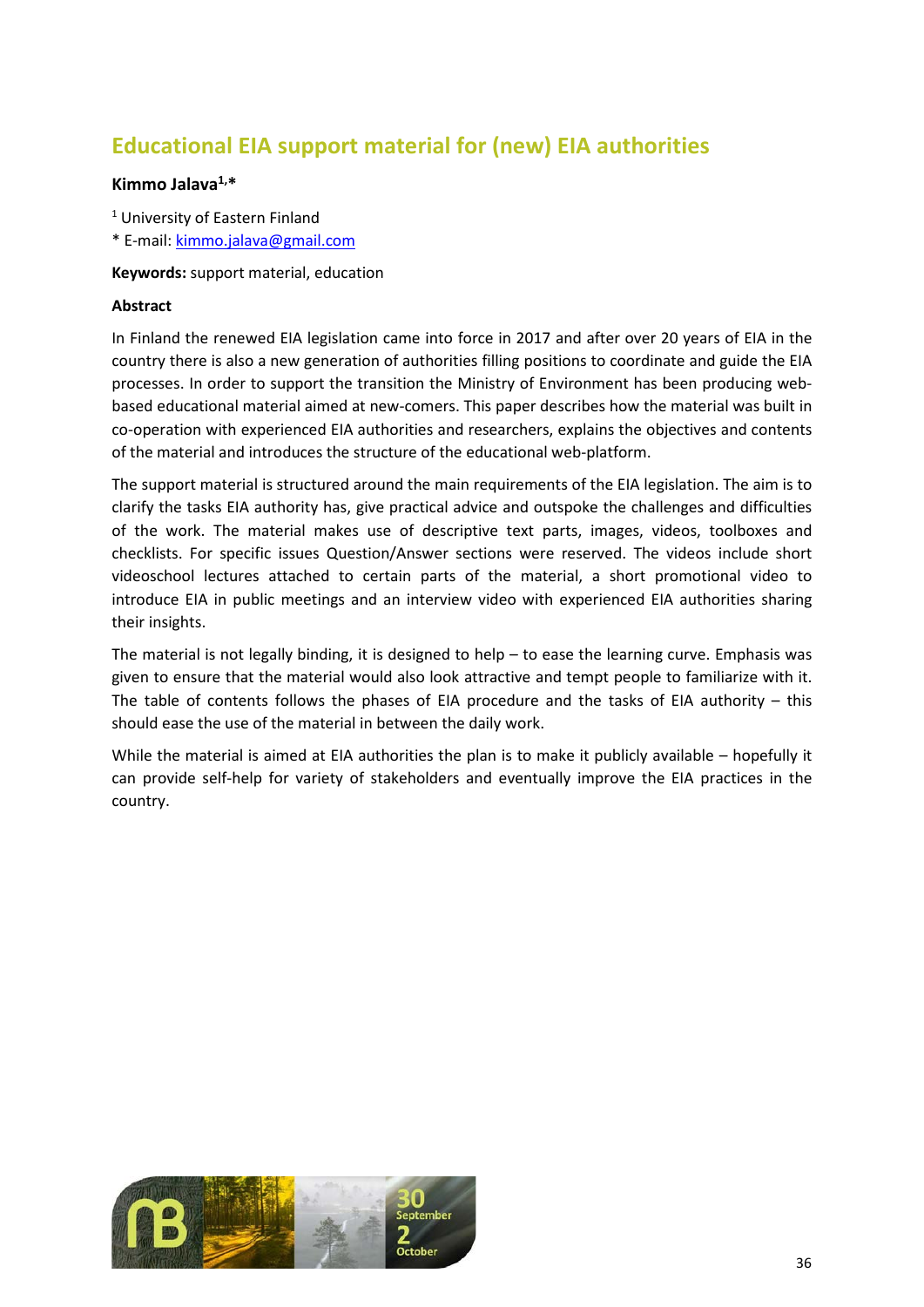# <span id="page-37-0"></span>**Guidelines for improvement of effectiveness of EIA Screening process in Latvia**

### **Evija Skrastiņa1,\*, Aiga Kāla1, Olga Melnicenko1**

<sup>1</sup> Latvian Association for Environmental management \* Corresponding author: [evija@environment.lv](mailto:evija@environment.lv)

**Keywords:** EIA screening, capacity building

#### **Abstract**

On May 15, 2014, amendment (2014/52/EU) to the EIA Directive (2011/92/EU) came into force, striving to lighten administrative burden, ensuring better regulation and more harmonized framework, as well as broadening the scope of addressed aspects. The requirements of the amended directive are currently being transposed into Latvian legal system. In addition, last year the EIA screening stage procedure in Latvia underwent changes at administrative level and from previously centralized approach currently screening is carried out in Regional Environmental Boards (REB).

It has been recognized at the EU level that in case of decentralized screening it is important to ensure that all authorities follow harmonized screening approach. After assessment of selected screening decisions from REB, it was concluded that current legislation provides discretion to REB, resulting in high probability of different decisions in similar cases. To harmonize the approach, facilitating better regulation, as well as ensuring that all aspects covered by the amended EIA directive are addressed, experts assessed 2017 EU EIA Screening Guidelines, other EU MS practice (incl., Germany, Austria, Czech Republic, UK), local court decisions, as well as literature.

The decision to develop comprehensive national EIA screening guidelines and carry out capacity building of REB experts was taken. National guidelines are largely based on the EU Guidelines of 2017, integrating the screening checklist approach, tailoring it to better suit national conditions – national legislation includes 2 lists – lists of activities with thresholds for full EIA and list with thresholds for screening. In national guidelines additional thresholds are introduced for screening – projects requiring complex screening (applying whole checklist) and projects requiring only site screening (applying part of the checklist which includes site-specific questions). Such checklist and threshold approach ensures that REB experts do not miss any relevant aspect, at the same time relieving administrative burden as experts do not have to carry out comprehensive assessment for activities which, due to their nature, are typical and have low potential for significant impact on environment. In addition, a checklist for identification of potential significance is included in the national guidelines. Such approach not only harmonizes the decision making process and lightens the administrative burden, but also makes the process more transparent and understandable to project developers.

In addition to the abovementioned, the guidelines include number of other methodological recommendations – providing new screening decision form, clear guidance on when to request additional information etc. In case REB adapt the methodology provided in national guidelines, especially regarding request for additional quantitative information (e.g., emission limit projects), also the time for screening process can be decreased, which is currently a significant problem in screening process in Latvia, thus also following the nature of the EIA directive, which emphasizes importance of clear and not unjustifiably long deadlines.

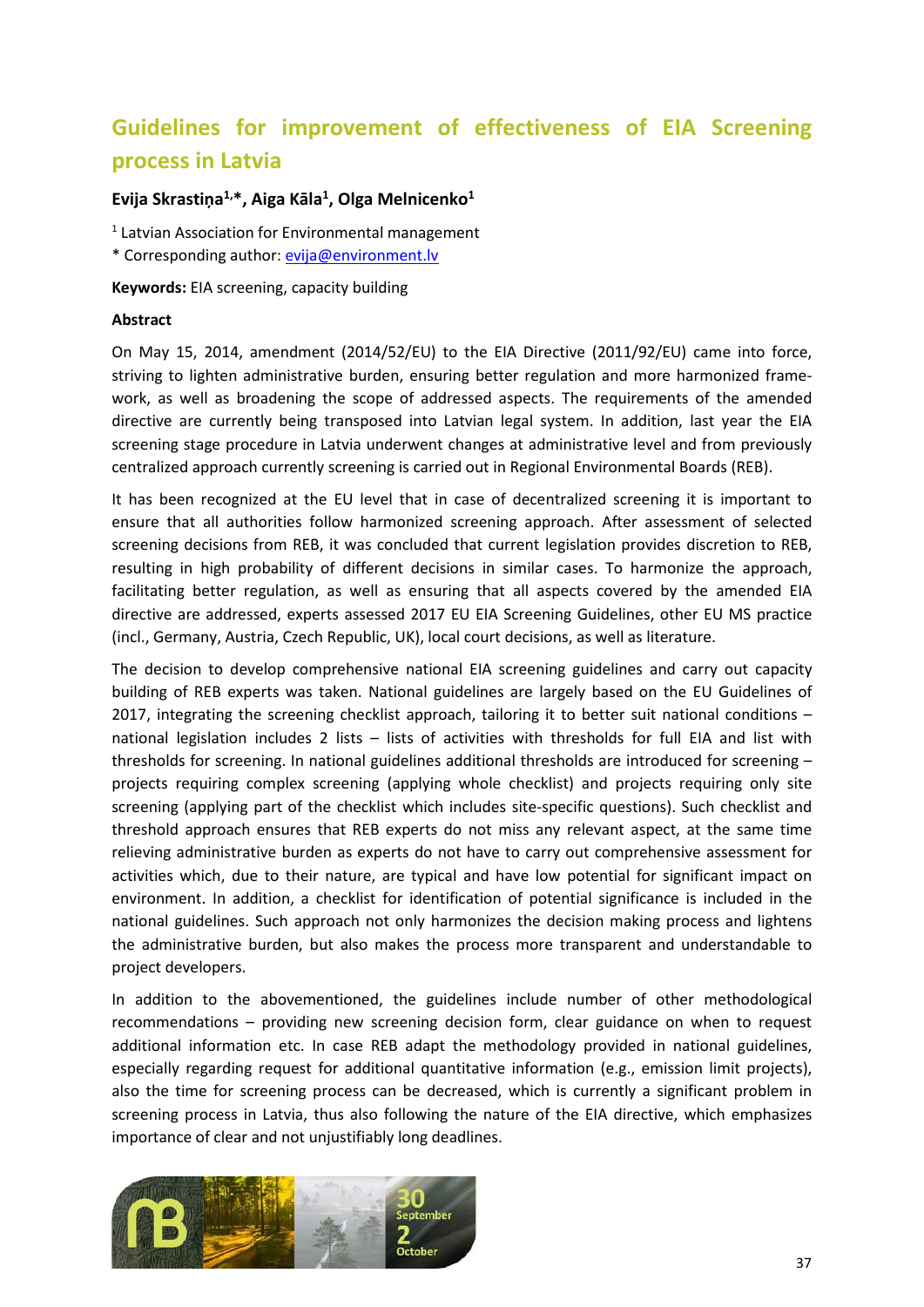## <span id="page-38-0"></span>**Aligning circular economy standards & impact assessment**

## Josh Fothergill<sup>1,\*</sup>, Stuart McLanaghan<sup>2</sup>, Emanuela Vanacore<sup>3</sup>, David Smith<sup>4</sup>

<sup>1</sup> Fothergill Training & Consulting Ltd  $2$  Eden21 3 RISE Viktoria 4 AECOM \* Corresponding author*:* [Josh@fothergilltc.com](mailto:Josh@fothergilltc.com)

**Keywords:** circular, economy, BS8001, IA

### **Abstract**

This paper will build on a paper presented at IAIA17 in Montreal entitled: What role will IA play in the circular economy? It will develop on the issues discussed in Montreal by reflecting on the author's experiences of helping author the world's first Circular Economy standard for organisations (British Standard 8001). It will consider how the Circular Economy can relate to IA by drawing upon the author's experience of developing BS8001, its application in a Swedish Government funded research project (TRACE EMS - TRAnsitioning to a Circular Economy via Environmental Management Systems) and from the delivery of a series of training Circular Economy training sessions with businesses across Wales, funded by the Welsh Government.

The paper will also consider what can be learnt from the UK's MIROG (Major Infrastructure - Resource Optimisation Group) and the development of a guide on Material Assets in EIA (resources and waste), led by WSP in the UK. The paper will pay particular attention to how BS8001's core Circular Economy principles can be draw into project planning, design and delivery through the SEA, EIA, EMP and EMS processes, the principles are: Systems Thinking, Value Optimisation, Data Management, Collaboration, Innovation and Stewardship.